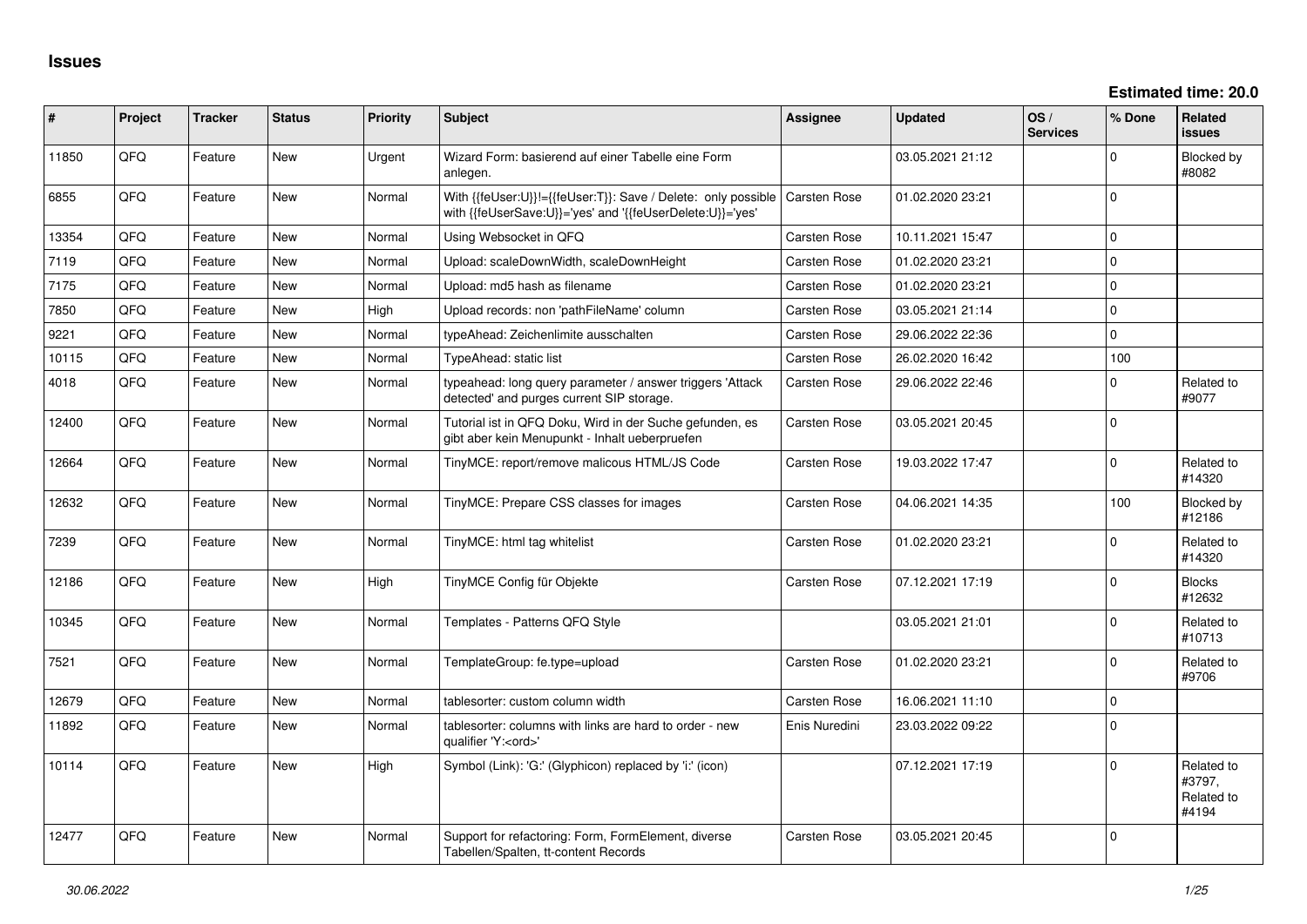| ∦     | Project | <b>Tracker</b> | <b>Status</b> | <b>Priority</b> | Subject                                                                                              | <b>Assignee</b>                                        | <b>Updated</b>      | OS/<br><b>Services</b> | % Done       | <b>Related</b><br><b>issues</b>               |                      |
|-------|---------|----------------|---------------|-----------------|------------------------------------------------------------------------------------------------------|--------------------------------------------------------|---------------------|------------------------|--------------|-----------------------------------------------|----------------------|
| 12135 | QFQ     | Feature        | <b>New</b>    | Normal          | Subrecord: Notiz                                                                                     |                                                        | 24.04.2021 16:58    |                        | $\Omega$     |                                               |                      |
| 11955 | QFQ     | Feature        | <b>New</b>    | Normal          | subrecord: new title option to set <th> attributes - e.g. to<br/>customize tablesorter options.</th> | attributes - e.g. to<br>customize tablesorter options. | <b>Carsten Rose</b> | 03.05.2021 20:47       |              | $\Omega$                                      | Related to<br>#11775 |
| 8187  | QFQ     | Feature        | <b>New</b>    | Normal          | Subrecord: enable/hide new button - make new/edit/delete<br>customizeable.                           | <b>Carsten Rose</b>                                    | 06.03.2021 18:44    |                        | $\Omega$     | Related to<br>#11326                          |                      |
| 3432  | QFQ     | Feature        | <b>New</b>    | Normal          | subrecord: dynamicUpdate                                                                             | <b>Carsten Rose</b>                                    | 11.06.2020 21:10    |                        | $\Omega$     | Related to<br>#5691                           |                      |
| 11775 | QFQ     | Feature        | <b>New</b>    | Normal          | Subrecord Tooltip pro Feld                                                                           | Carsten Rose                                           | 18.12.2020 15:22    |                        | $\Omega$     | Related to<br>#11955                          |                      |
| 12413 | QFQ     | Feature        | New           | Normal          | STORE_TYPO3: enhance for {{be_users.email:T}},<br>{{fe_users.email:T}}                               | Carsten Rose                                           | 03.05.2021 20:45    |                        | $\Omega$     | Related to<br>#12412,<br>Related to<br>#10012 |                      |
| 9129  | QFQ     | Feature        | <b>New</b>    | Normal          | sqlValidate: Message as notification, not as error                                                   | <b>Carsten Rose</b>                                    | 01.02.2020 23:22    |                        | $\Omega$     | Related to<br>#9128                           |                      |
| 4050  | QFQ     | Feature        | New           | Normal          | sql.log: 1) FormElement ID which causes a specific action,<br>2) Result in the same row.             | Carsten Rose                                           | 15.04.2020 11:35    |                        | $\Omega$     | Related to<br>#5458                           |                      |
| 8806  | QFQ     | Feature        | <b>New</b>    | Normal          | SQL Function nl2br                                                                                   | <b>Carsten Rose</b>                                    | 01.02.2020 23:22    |                        | $\mathbf 0$  |                                               |                      |
| 7683  | QFQ     | Feature        | <b>New</b>    | Normal          | Special column names in '{{ SELECT  AS _link }}' should<br>be detected                               | <b>Carsten Rose</b>                                    | 01.02.2020 23:21    |                        | $\Omega$     |                                               |                      |
| 12532 | QFQ     | Feature        | New           | High            | SIP-Parameter bei Seitenaufruf in Browser-Console<br>anzeigen                                        | <b>Carsten Rose</b>                                    | 07.12.2021 17:19    |                        | $\Omega$     | Related to<br>#11893,<br>Related to<br>#14187 |                      |
| 9707  | QFQ     | Feature        | <b>New</b>    | Normal          | SIP security: encode pageld and check pageld on decode                                               | <b>Carsten Rose</b>                                    | 01.02.2020 23:22    |                        | $\Omega$     |                                               |                      |
| 11080 | QFQ     | Feature        | New           | Normal          | Send MQTT messages                                                                                   | <b>Carsten Rose</b>                                    | 29.08.2020 19:49    |                        | $\Omega$     |                                               |                      |
| 14227 | QFQ     | Feature        | <b>New</b>    | Normal          | Selenium Konkurrenz: cypress.io                                                                      | Enis Nuredini                                          | 28.05.2022 11:02    |                        | $\mathbf 0$  |                                               |                      |
| 7519  | QFQ     | Feature        | <b>New</b>    | Normal          | Select: Multi                                                                                        | <b>Carsten Rose</b>                                    | 01.02.2020 23:22    |                        | $\mathbf 0$  |                                               |                      |
| 3727  | QFQ     | Feature        | <b>New</b>    | High            | Security: Session Hijacking erschweren                                                               | <b>Carsten Rose</b>                                    | 03.05.2021 21:14    |                        | $\mathbf 0$  |                                               |                      |
| 14028 | QFQ     | Feature        | New           | Normal          | Required notification: visual nicer                                                                  | Enis Nuredini                                          | 28.05.2022 11:01    |                        | $\mathbf{0}$ |                                               |                      |
| 5345  | QFQ     | Feature        | <b>New</b>    | Normal          | Report: UPDATE / INSERT / DELETE statements should<br>trigger subgueries, depending on the result.   | <b>Carsten Rose</b>                                    | 27.05.2020 16:11    |                        | $\mathbf 0$  |                                               |                      |
| 9811  | QFQ     | Feature        | New           | Normal          | Report: tag every n'th row                                                                           | Carsten Rose                                           | 01.02.2020 23:22    |                        | $\mathbf 0$  |                                               |                      |
| 11534 | QFQ     | Feature        | New           | Normal          | Report: Action on selected rows - Table batchprocessing<br>feature                                   |                                                        | 18.11.2020 08:15    |                        | $\mathbf 0$  |                                               |                      |
| 10463 | QFQ     | Feature        | New           | Normal          | Report _link: expliztes setzen von HTML Tags (Bedarf fuer<br>'data-selenium' & 'id')                 | Enis Nuredini                                          | 23.03.2022 09:23    |                        | $\Omega$     | Related to<br>#7648                           |                      |
| 6723  | QFG     | Feature        | New           | Normal          | Report QFQ Installation and Version                                                                  | Carsten Rose                                           | 12.06.2021 09:07    |                        | $\mathbf 0$  |                                               |                      |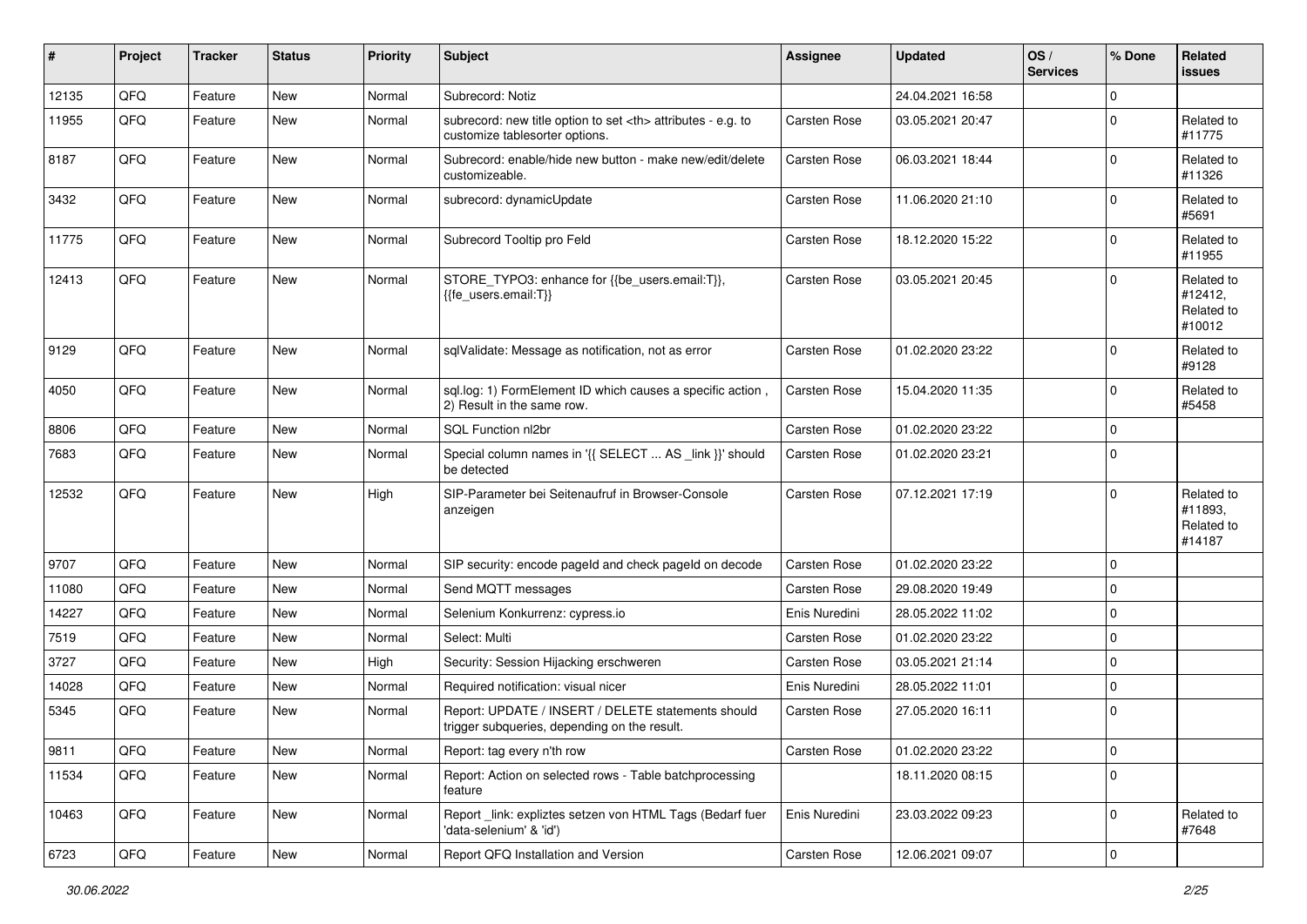| #     | Project | <b>Tracker</b> | <b>Status</b> | <b>Priority</b> | <b>Subject</b>                                                                                                                        | <b>Assignee</b>        | <b>Updated</b>   | OS/<br><b>Services</b> | % Done      | Related<br><b>issues</b>                                               |
|-------|---------|----------------|---------------|-----------------|---------------------------------------------------------------------------------------------------------------------------------------|------------------------|------------------|------------------------|-------------|------------------------------------------------------------------------|
| 9983  | QFQ     | Feature        | New           | Normal          | Report Notation: new keyword 'range'                                                                                                  | <b>Carsten Rose</b>    | 01.02.2020 15:55 |                        | $\mathbf 0$ |                                                                        |
| 8975  | QFQ     | Feature        | New           | Normal          | Report Notation: 2.0                                                                                                                  | Carsten Rose           | 01.02.2020 23:22 |                        | $\mathbf 0$ | Related to<br>#8963                                                    |
| 13700 | QFQ     | Feature        | <b>New</b>    | Normal          | Redesign qfq.io Seite                                                                                                                 | <b>Carsten Rose</b>    | 19.03.2022 17:43 |                        | $\mathbf 0$ |                                                                        |
| 7099  | QFQ     | Feature        | <b>New</b>    | Normal          | Redesign FormEditor                                                                                                                   | <b>Carsten Rose</b>    | 01.02.2020 23:21 |                        | $\mathbf 0$ |                                                                        |
| 7480  | QFQ     | Feature        | <b>New</b>    | Normal          | Record History (Undo / Redo)                                                                                                          | Carsten Rose           | 11.12.2019 16:16 |                        | $\mathbf 0$ | Related to<br>#2361                                                    |
| 7280  | QFQ     | Feature        | <b>New</b>    | Normal          | recently used table                                                                                                                   | <b>Carsten Rose</b>    | 01.02.2020 23:21 |                        | $\mathbf 0$ |                                                                        |
| 7924  | QFQ     | Feature        | <b>New</b>    | Normal          | Radio/Checkbox with Tooltip                                                                                                           | <b>Carsten Rose</b>    | 01.02.2020 23:22 |                        | $\mathbf 0$ |                                                                        |
| 7520  | QFQ     | Feature        | <b>New</b>    | Normal          | QR Code:  AS _qr ( AS _link)                                                                                                          | <b>Carsten Rose</b>    | 01.02.2020 23:22 |                        | $\mathbf 0$ |                                                                        |
| 13757 | QFQ     | Feature        | New           | High            | QR / Bar-Code Plugin                                                                                                                  | Enis Nuredini          | 19.03.2022 17:43 |                        | $\mathbf 0$ |                                                                        |
| 14187 | QFQ     | Feature        | <b>New</b>    | High            | qfq.log: show current URL                                                                                                             | Carsten Rose           | 28.05.2022 11:02 |                        | $\mathbf 0$ | Related to<br>#13933,<br>Related to<br>#12532,<br>Related to<br>#11893 |
| 9927  | QFQ     | Feature        | New           | Normal          | QFQ Update: a) Update nur machen wenn BE User<br>eingeloggt ist., b) Bei Fehler genaue Meldung welcher<br>Updateschritt Probleme hat. | Carsten Rose           | 22.01.2020 12:59 |                        | $\mathbf 0$ |                                                                        |
| 13609 | QFQ     | Feature        | New           | Normal          | QFQ Introduction: Seite aufloesen                                                                                                     | Philipp<br>Gröbelbauer | 28.05.2022 11:02 |                        | 0           |                                                                        |
| 12465 | QFQ     | Feature        | <b>New</b>    | Normal          | QFQ Function: use in FE to fill StoreRecord                                                                                           | <b>Carsten Rose</b>    | 05.05.2021 21:58 |                        | $\mathbf 0$ |                                                                        |
| 14376 | QFQ     | Feature        | <b>New</b>    | Normal          | QFQ Bootstrap: if missing, create stored procedures                                                                                   | Enis Nuredini          | 19.06.2022 16:37 |                        | 0           |                                                                        |
| 4023  | QFQ     | Feature        | New           | Normal          | prepared statements - FE action: salveld, sqllnsert,<br>sqlUpdate, sqlDelete, sqlBefore, sqlAfter                                     | Carsten Rose           | 11.12.2019 16:15 |                        | $\mathbf 0$ |                                                                        |
| 10080 | QFQ     | Feature        | <b>New</b>    | Normal          | Popup on 'save' / 'close': configure dialog (answer<br>yes/no/cancle/)                                                                | <b>Carsten Rose</b>    | 28.03.2021 20:52 |                        | $\mathbf 0$ | Is duplicate of<br>#12262                                              |
| 12556 | QFQ     | Feature        | <b>New</b>    | Normal          | Pills Title: colored = static or dynamic on allrequiredgiven                                                                          | Benjamin Baer          | 19.03.2022 17:49 |                        | 0           |                                                                        |
| 10819 | QFQ     | Feature        | New           | Normal          | Persistent SIP - second try                                                                                                           | Carsten Rose           | 29.06.2020 23:02 |                        | $\Omega$    | Related to<br>#6261                                                    |
| 6261  | QFQ     | Feature        | New           | Normal          | Persistent SIP                                                                                                                        | Carsten Rose           | 12.06.2021 09:07 |                        | $\mathbf 0$ | Related to<br>#10819                                                   |
| 5715  | QFQ     | Feature        | New           | High            | PDF Caching                                                                                                                           | Carsten Rose           | 03.05.2021 21:14 |                        | $\mathbf 0$ | Related to<br>#5851,<br>Related to<br>#6357                            |
| 10384 | QFG     | Feature        | New           | Normal          | Parameter Exchange QFQ Instances                                                                                                      |                        | 07.05.2020 09:38 |                        | $\pmb{0}$   |                                                                        |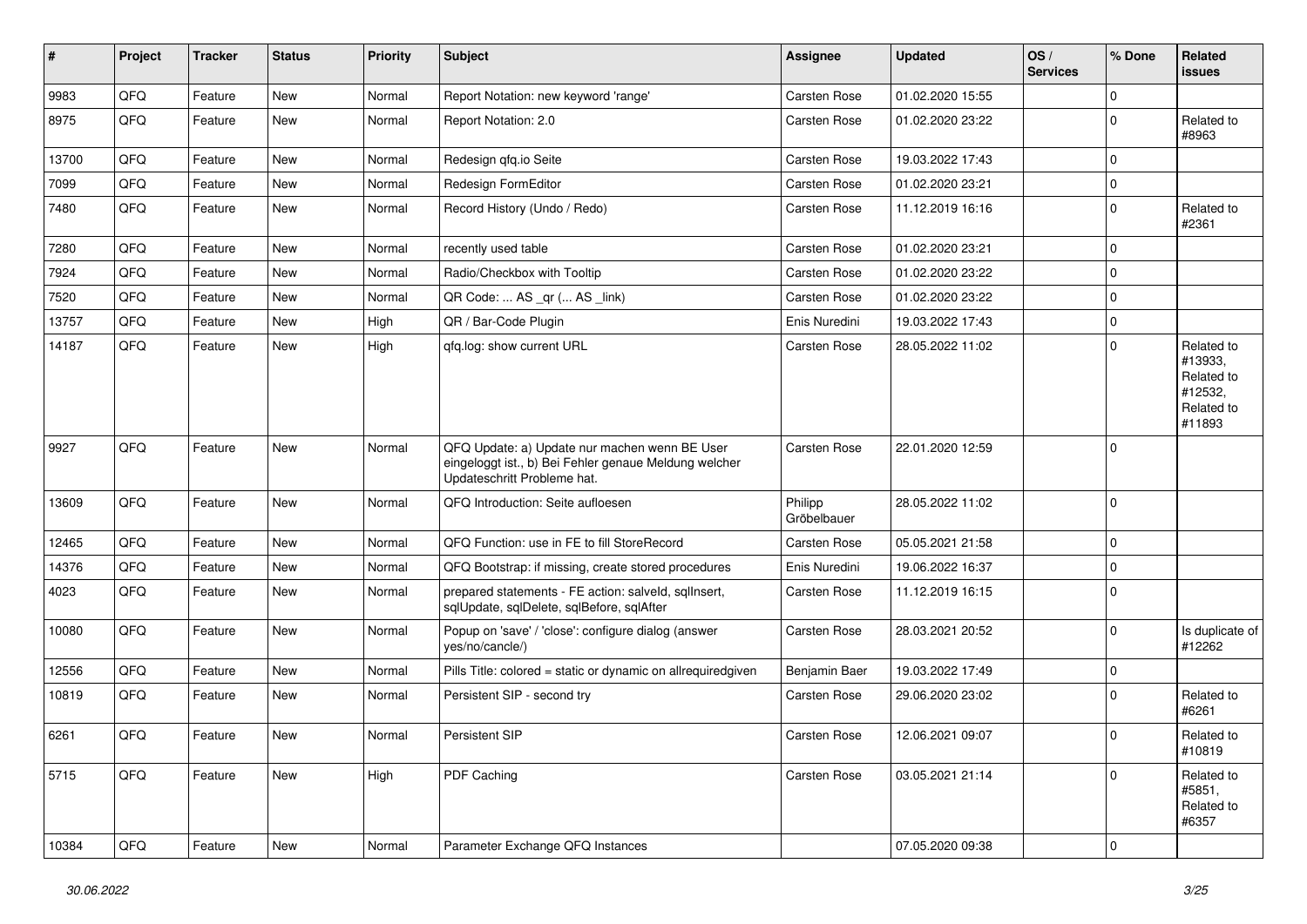| $\vert$ # | Project | <b>Tracker</b> | <b>Status</b> | <b>Priority</b> | <b>Subject</b>                                                                           | <b>Assignee</b>     | <b>Updated</b>   | OS/<br><b>Services</b> | % Done       | <b>Related</b><br><b>issues</b>                                      |
|-----------|---------|----------------|---------------|-----------------|------------------------------------------------------------------------------------------|---------------------|------------------|------------------------|--------------|----------------------------------------------------------------------|
| 7681      | QFQ     | Feature        | New           | Normal          | Optional switch off 'check for modified record'                                          | <b>Carsten Rose</b> | 01.02.2020 23:21 |                        | $\Omega$     |                                                                      |
| 14090     | QFQ     | Feature        | <b>New</b>    | Normal          | Nützliche _script funktionen                                                             | <b>Carsten Rose</b> | 28.05.2022 11:03 |                        | $\Omega$     |                                                                      |
| 5782      | QFQ     | Feature        | <b>New</b>    | Normal          | <b>NextCloud API</b>                                                                     | Carsten Rose        | 01.02.2020 10:02 |                        | $\mathbf{0}$ |                                                                      |
| 6437      | QFQ     | Feature        | <b>New</b>    | Normal          | Neuer Mode Button bei FormElementen                                                      | <b>Carsten Rose</b> | 01.02.2020 23:21 |                        | $\Omega$     | Related to<br>#9668,<br>Blocked by<br>#9678                          |
| 12023     | QFQ     | Feature        | New           | Normal          | MySQL Stored Precdure: QDECODESPECIALCHAR()                                              | Carsten Rose        | 16.02.2021 11:16 |                        | $\Omega$     | Related to<br>#12022                                                 |
| 10714     | QFQ     | Feature        | New           | Normal          | multi Table Form                                                                         | Carsten Rose        | 16.03.2021 18:44 |                        | $\mathbf 0$  |                                                                      |
| 11516     | QFQ     | Feature        | <b>New</b>    | Normal          | Multi Page Form (Previous/Next Buttons)                                                  | Carsten Rose        | 16.03.2021 17:52 |                        | $\mathbf 0$  |                                                                      |
| 9706      | QFQ     | Feature        | <b>New</b>    | Normal          | Multi File Upload (hidden template group)                                                | <b>Carsten Rose</b> | 01.02.2020 23:22 |                        | $\Omega$     | Related to<br>#7521,<br>Related to<br>#5562,<br>Related to<br>#13330 |
| 6765      | QFQ     | Feature        | New           | Normal          | Moeglichkeit via QFQ eigene Logs zu schreiben                                            | Carsten Rose        | 01.02.2020 23:21 |                        | $\mathbf{0}$ |                                                                      |
| 11523     | QFQ     | Feature        | New           | Normal          | Mit dynamic Update erkennen, ob Upload gemacht wurde                                     | Carsten Rose        | 13.11.2020 15:07 |                        | $\Omega$     | Related to<br>#9533                                                  |
| 12039     | QFQ     | Feature        | New           | Normal          | Missing htmlSpecialChar() in pre processing on form submit                               |                     | 18.02.2021 00:09 |                        | $\Omega$     | Related to<br>#14320                                                 |
| 10014     | QFQ     | Feature        | New           | Normal          | Manual.rst: describe behaviour and process order of<br>fillStoreVar, slaveId, sqlBefore, | Carsten Rose        | 01.02.2020 22:31 |                        | $\Omega$     |                                                                      |
| 9208      | QFQ     | Feature        | <b>New</b>    | Normal          | Manage 'recent' records                                                                  | <b>Carsten Rose</b> | 01.02.2020 23:22 |                        | 0            |                                                                      |
| 11747     | QFQ     | Feature        | New           | Normal          | Maintenance Page with Redirect                                                           | <b>Carsten Rose</b> | 03.05.2021 20:47 |                        | 0            | Related to<br>#11741                                                 |
| 3504      | QFQ     | Feature        | New           | Normal          | Logging: welche Action FEs werden wann wie ausgefuehrt                                   | <b>Carsten Rose</b> | 01.02.2020 23:21 |                        | 0            | Related to<br>#5458,<br>Related to<br>#4092                          |
| 2361      | QFQ     | Feature        | <b>New</b>    | Normal          | Logging wer/wann/wo welches Formular aufgerufen hat                                      | <b>Carsten Rose</b> | 11.12.2019 16:15 |                        | $\Omega$     | Related to<br>#4432,<br>Related to<br>#7480                          |
| 9777      | QFQ     | Feature        | New           | Normal          | Logging QFQ Variables                                                                    | <b>Carsten Rose</b> | 16.12.2019 17:17 |                        | $\mathbf 0$  |                                                                      |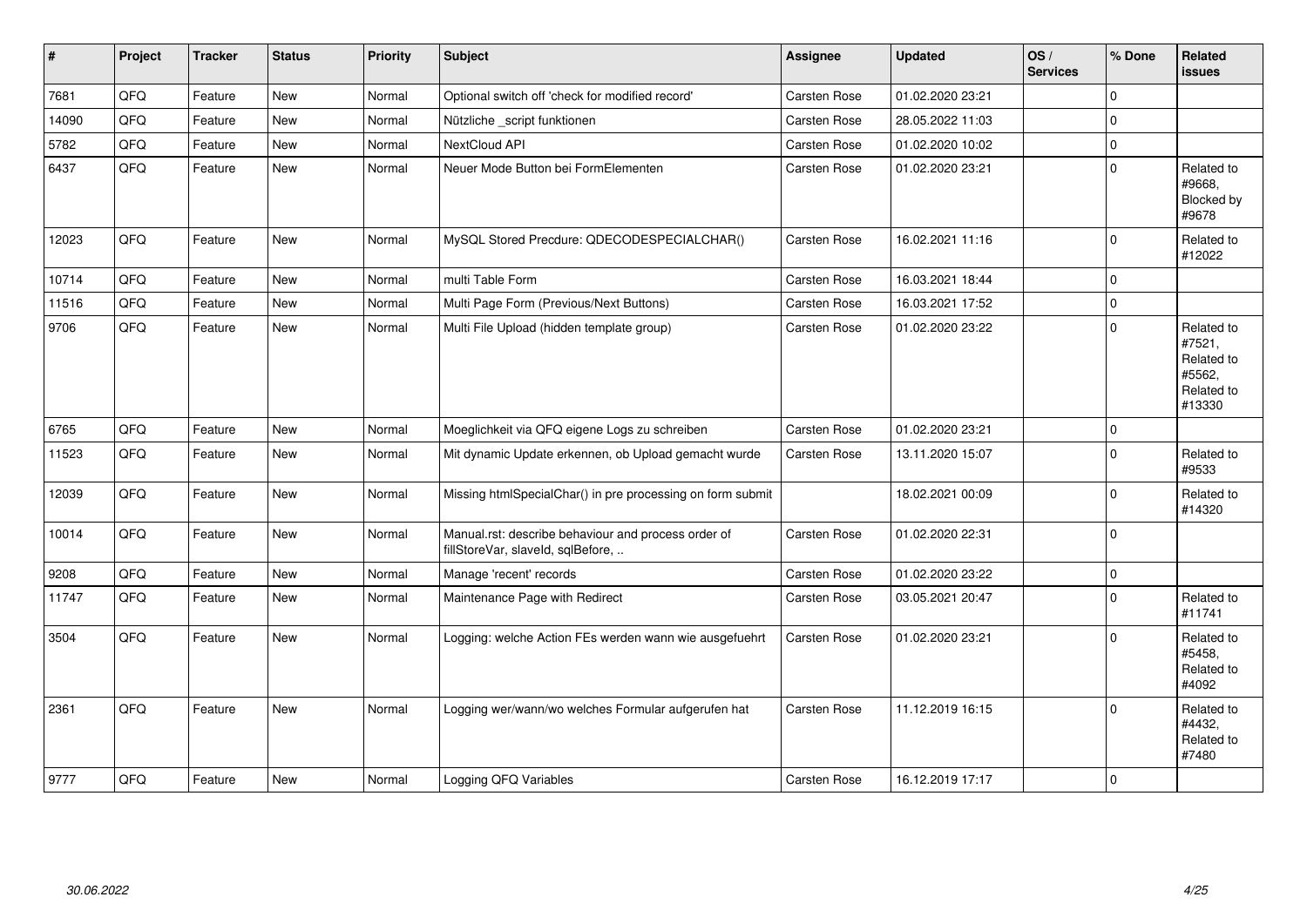| $\vert$ # | Project | <b>Tracker</b> | <b>Status</b> | <b>Priority</b> | <b>Subject</b>                                                                                         | <b>Assignee</b>     | <b>Updated</b>   | OS/<br><b>Services</b> | % Done      | Related<br><b>issues</b>                                              |
|-----------|---------|----------------|---------------|-----------------|--------------------------------------------------------------------------------------------------------|---------------------|------------------|------------------------|-------------|-----------------------------------------------------------------------|
| 12490     | QFQ     | Feature        | New           | Normal          | Loading Plugins in QFQ - see what tinymce does. (lazy<br>loading)                                      | Benjamin Baer       | 08.06.2022 10:37 |                        | $\Omega$    | Related to<br>#12611.<br>Related to<br>#10013,<br>Related to<br>#7732 |
| 8702      | QFQ     | Feature        | <b>New</b>    | Normal          | Load Record which is locked: missing user info                                                         | <b>Carsten Rose</b> | 11.12.2019 16:16 |                        | $\mathbf 0$ | Related to<br>#9789                                                   |
| 10593     | QFQ     | Feature        | <b>New</b>    | Normal          | label2: text behind input element                                                                      | Carsten Rose        | 16.05.2020 10:57 |                        | 0           |                                                                       |
| 7660      | QFQ     | Feature        | <b>New</b>    | Normal          | IMAP: import mails to DB, move / delete mails                                                          | <b>Carsten Rose</b> | 01.02.2020 09:52 |                        | 0           |                                                                       |
| 8217      | QFQ     | Feature        | New           | Normal          | if-elseif-else construct                                                                               | Carsten Rose        | 16.03.2021 18:41 |                        | 0           | Related to<br>#10716                                                  |
| 12480     | QFQ     | Feature        | <b>New</b>    | Normal          | If QFQ upgrade is running, block further request                                                       | Carsten Rose        | 03.05.2021 20:45 |                        | $\mathbf 0$ |                                                                       |
| 11702     | QFQ     | Feature        | New           | Normal          | HTML Special Char makes no sense for 'allbut' if '&' is<br>forbidden                                   | Carsten Rose        | 07.12.2021 16:35 |                        | 0           | Related to<br>#5112,<br>Related to<br>#14320                          |
| 6609      | QFQ     | Feature        | <b>New</b>    | Normal          | Formlet: JSON API erweitern                                                                            | <b>Carsten Rose</b> | 01.02.2020 23:21 |                        | 50          |                                                                       |
| 6602      | QFQ     | Feature        | New           | Normal          | Formlet: in Report auf Mausklick ein mini-form oeffnen                                                 | Carsten Rose        | 11.12.2019 16:16 |                        | 0           |                                                                       |
| 9537      | QFQ     | Feature        | <b>New</b>    | Normal          | FormEditor: Edit fieldset in FrontEnd                                                                  | Carsten Rose        | 01.02.2020 23:22 |                        | $\mathbf 0$ |                                                                       |
| 12156     | QFQ     | Feature        | New           | Normal          | Form: Optional disable 'leave page'                                                                    |                     | 03.05.2021 20:45 |                        | 0           |                                                                       |
| 6289      | QFQ     | Feature        | New           | Normal          | Form: Log                                                                                              | <b>Carsten Rose</b> | 01.02.2020 23:21 |                        | 0           |                                                                       |
| 9602      | QFQ     | Feature        | <b>New</b>    | Normal          | Form definition as JSON                                                                                | Carsten Rose        | 01.02.2020 23:21 |                        | $\mathbf 0$ | Related to<br>#9600                                                   |
| 11716     | QFQ     | Feature        | <b>New</b>    | Normal          | Form an beliebiger Stelle im Report anzeigen                                                           |                     | 09.12.2020 09:47 |                        | $\mathbf 0$ |                                                                       |
| 10763     | QFQ     | Feature        | <b>New</b>    | Normal          | form accessed and submitted despite logout?                                                            |                     | 16.06.2020 11:43 |                        | 0           |                                                                       |
| 8336      | QFQ     | Feature        | New           | Normal          | Form > modified > Close New: a) Optional disable popup, b)<br>custom text, c) mode on save: close stay | Carsten Rose        | 01.02.2020 23:22 |                        | $\mathbf 0$ | Related to<br>#8335                                                   |
| 4413      | QFQ     | Feature        | New           | Normal          | fieldset: show/hidden, modeSql, dynamicUpdate                                                          | Carsten Rose        | 09.02.2022 15:19 |                        | 0           |                                                                       |
| 7920      | QFQ     | Feature        | <b>New</b>    | Normal          | FE: Syntax Highlight, Zeinlenumbruch                                                                   | Carsten Rose        | 01.02.2020 10:03 |                        | 0           |                                                                       |
| 12162     | QFQ     | Feature        | <b>New</b>    | Normal          | FE.type=sendmail: personalized mailing (several mails) via<br>template                                 | Carsten Rose        | 03.05.2021 20:45 |                        | $\mathbf 0$ |                                                                       |
| 7812      | QFQ     | Feature        | New           | Normal          | FE 'Subrecord' - new option 'subrecordShowFilter',<br>'subrecordPaging'                                | Carsten Rose        | 01.02.2020 23:22 |                        | 0           |                                                                       |
| 9352      | QFQ     | Feature        | New           | Normal          | FE 'Native' fire slaveld, sqlAfter, sqlIns                                                             | Carsten Rose        | 01.02.2020 23:22 |                        | 0           |                                                                       |
| 8719      | QFQ     | Feature        | New           | Normal          | extraButtonLock: add support for 0/1                                                                   | Carsten Rose        | 01.02.2020 23:22 |                        | 0           |                                                                       |
| 14185     | QFQ     | Feature        | New           | Normal          | External/Autocron.php - better suitable directory                                                      | Support: System     | 28.05.2022 11:03 |                        | $\pmb{0}$   |                                                                       |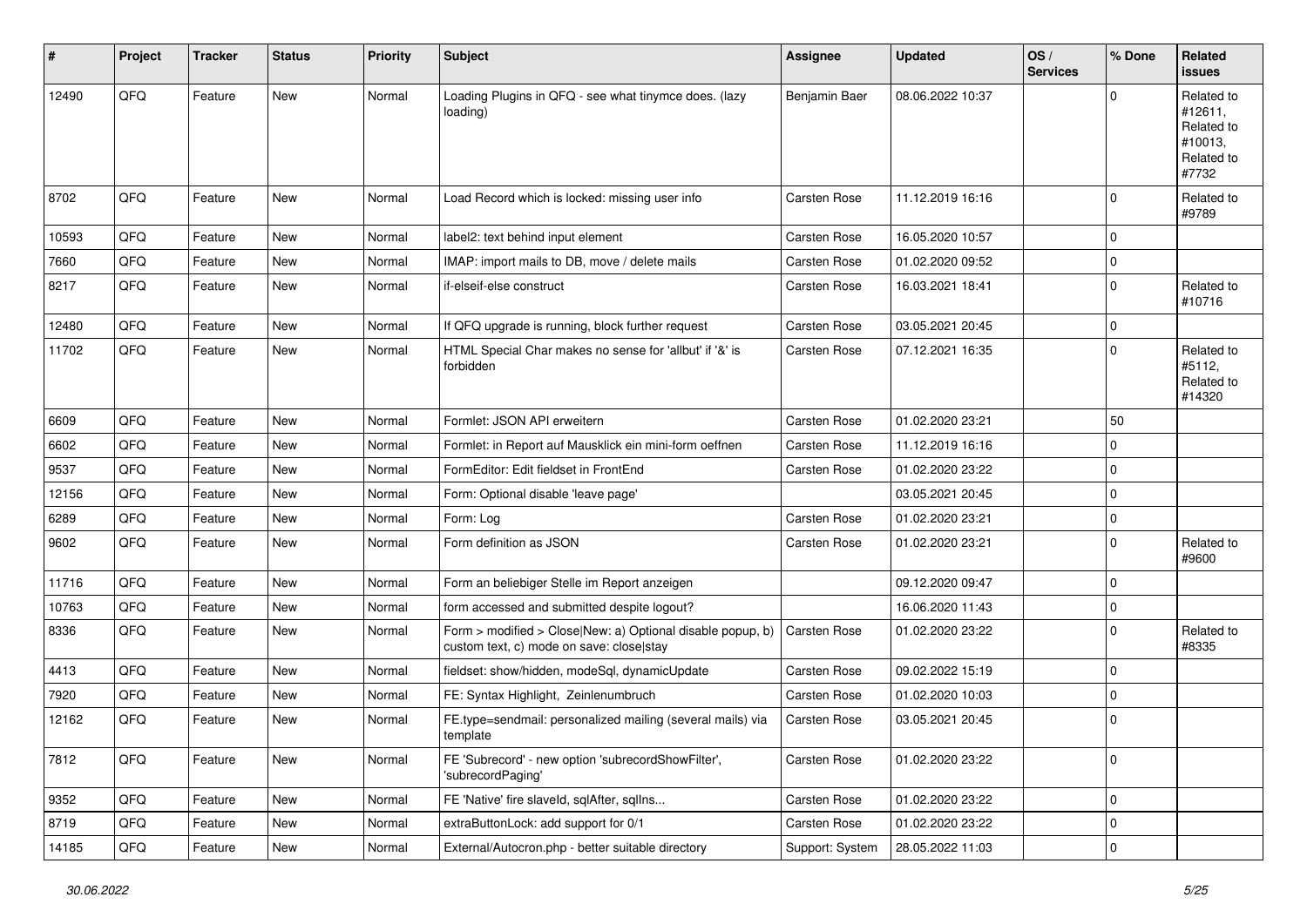| #     | Project | <b>Tracker</b> | <b>Status</b> | <b>Priority</b> | Subject                                                                                               | <b>Assignee</b>     | <b>Updated</b>   | OS/<br><b>Services</b> | % Done      | <b>Related</b><br><b>issues</b> |
|-------|---------|----------------|---------------|-----------------|-------------------------------------------------------------------------------------------------------|---------------------|------------------|------------------------|-------------|---------------------------------|
| 6594  | QFQ     | Feature        | New           | Normal          | Excel: on download, check if there is a valid sip                                                     | <b>Carsten Rose</b> | 01.02.2020 23:21 |                        | 0           |                                 |
| 12024 | QFQ     | Feature        | New           | Normal          | Excel Export: text columns by default decode<br>htmlspeciachar()                                      | Carsten Rose        | 17.02.2021 23:55 |                        | $\mathbf 0$ | Related to<br>#12022            |
| 10976 | QFQ     | Feature        | <b>New</b>    | Normal          | Excel Export Verbesserungen                                                                           | Carsten Rose        | 06.08.2020 10:56 |                        | 0           |                                 |
| 10874 | QFQ     | Feature        | New           | Normal          | Erstellen eines Foreign Keys in der Tabelle "FormElement"                                             |                     | 13.07.2020 10:11 |                        | 0           |                                 |
| 9128  | QFQ     | Feature        | New           | Normal          | Error Message: not replaced variables- a) replace back to<br>'{{', b) underline                       | <b>Carsten Rose</b> | 01.02.2020 23:22 |                        | $\mathbf 0$ | Related to<br>#9129             |
| 3864  | QFQ     | Feature        | <b>New</b>    | Normal          | Encrypt / decrypt field                                                                               | Carsten Rose        | 08.03.2021 18:08 |                        | 0           |                                 |
| 11460 | QFQ     | Feature        | <b>New</b>    | Normal          | Easier creation of changelog: gitchangelog                                                            | Carsten Rose        | 12.06.2021 10:20 |                        | $\mathbf 0$ | Related to<br>#13467            |
| 7109  | QFQ     | Feature        | <b>New</b>    | Normal          | Dynamic Updates: row/element hide                                                                     | Carsten Rose        | 01.02.2020 23:22 |                        | 0           | Has duplicate<br>#4081          |
| 4082  | QFQ     | Feature        | <b>New</b>    | Normal          | Dynamic Update: modeSql - useful default                                                              | <b>Carsten Rose</b> | 01.02.2020 23:22 |                        | 0           |                                 |
| 11504 | QFQ     | Feature        | New           | Normal          | Dynamic Update: Button text update for 'Save',' Close' &<br>'Delete'                                  | Carsten Rose        | 12.11.2020 23:44 |                        | $\Omega$    |                                 |
| 10119 | QFQ     | Feature        | <b>New</b>    | Normal          | Dropdown (selectlist) & TypeAhead: format and catagorize<br>list                                      | Carsten Rose        | 07.05.2020 09:36 |                        | $\mathbf 0$ |                                 |
| 12603 | QFQ     | Feature        | <b>New</b>    | Normal          | Dropdown (Select), Radio, checkbox:<br>itemListAlways={{!SELECT key, value}}                          | Carsten Rose        | 19.03.2022 17:47 |                        | $\mathbf 0$ |                                 |
| 6292  | QFQ     | Feature        | <b>New</b>    | Normal          | Download: File speichern mit Hash aber original Filename in<br>der Datenbank vermerken fuer Downloads | <b>Carsten Rose</b> | 01.02.2020 23:21 |                        | $\mathbf 0$ |                                 |
| 10996 | QFQ     | Feature        | <b>New</b>    | Normal          | Download video via sip: no seek                                                                       | Carsten Rose        | 12.08.2020 14:18 |                        | $\mathbf 0$ |                                 |
| 12109 | QFQ     | Feature        | New           | Normal          | Donwload Link: Plain, SIP, Persistent Link, Peristent SIP -<br>new notation                           | Carsten Rose        | 03.05.2021 20:45 |                        | $\mathbf 0$ | Related to<br>#12085            |
| 7481  | QFQ     | Feature        | <b>New</b>    | Normal          | Detect 'BaseUrl' automatically                                                                        | Carsten Rose        | 01.02.2020 23:21 |                        | 0           |                                 |
| 9348  | QFQ     | Feature        | <b>New</b>    | Normal          | defaultThumbnailSize: pre render thumbnails                                                           | Carsten Rose        | 12.06.2021 09:05 |                        | 0           |                                 |
| 9136  | QFQ     | Feature        | New           | Normal          | Create ZIP files with dynamic PDFs                                                                    | Carsten Rose        | 01.02.2020 23:22 |                        | 0           |                                 |
| 13841 | QFQ     | Feature        | <b>New</b>    | Normal          | Create PDF via iText - evaluate                                                                       | <b>Carsten Rose</b> | 19.03.2022 17:42 |                        | 0           |                                 |
| 13843 | QFQ     | Feature        | New           | Normal          | Create JWT via QFQ                                                                                    | Carsten Rose        | 19.03.2022 17:42 |                        | 0           |                                 |
| 8089  | QFQ     | Feature        | New           | Normal          | Copy/Paste for FormElements                                                                           | Carsten Rose        | 01.02.2020 23:22 |                        | 0           |                                 |
| 12330 | QFQ     | Feature        | New           | Normal          | Copy to input field / text area / TinyMCE                                                             | <b>Carsten Rose</b> | 07.04.2021 09:01 |                        | 0           |                                 |
| 7102  | QFQ     | Feature        | New           | Normal          | Comment sign in report: '#' and '--'                                                                  | Carsten Rose        | 01.02.2020 23:21 |                        | 0           |                                 |
| 12476 | QFQ     | Feature        | New           | Normal          | clearMe: a) should trigger 'dirty', b) sticky on textarea resize                                      | Benjamin Baer       | 04.01.2022 08:40 |                        | 0           | Related to<br>#9528             |
| 12163 | QFQ     | Feature        | <b>New</b>    | Normal          | Checkbox: table wrap                                                                                  | Carsten Rose        | 03.05.2021 20:51 |                        | 0           |                                 |
| 9853  | QFG     | Feature        | New           | Normal          | Check das SQL / QFQ / Mail Logfile geschrieben wird                                                   |                     | 09.01.2020 11:15 |                        | 0           |                                 |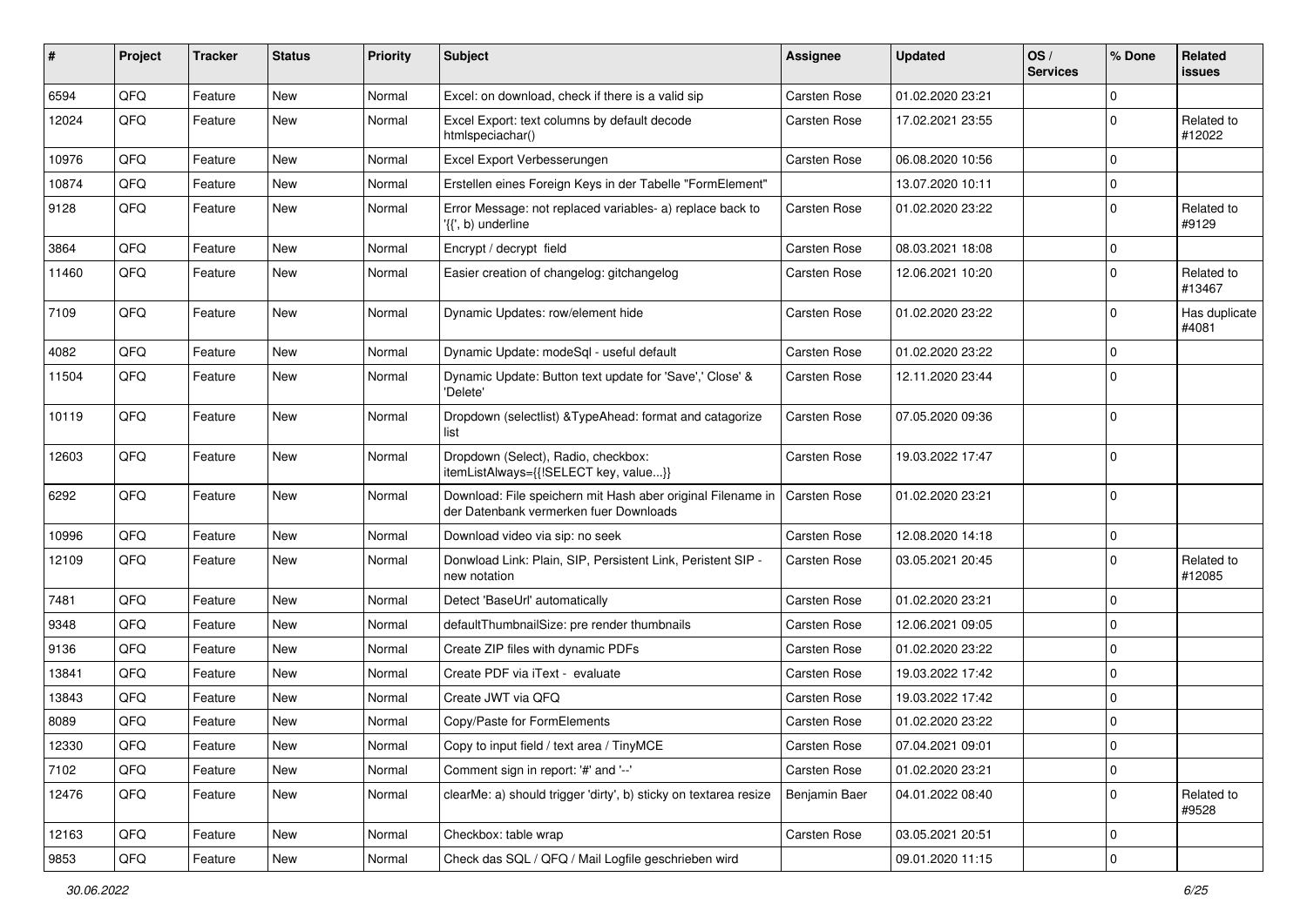| #     | Project | <b>Tracker</b> | <b>Status</b> | <b>Priority</b> | <b>Subject</b>                                                                                                                        | <b>Assignee</b>     | <b>Updated</b>   | OS/<br><b>Services</b> | % Done       | Related<br><b>issues</b>                      |
|-------|---------|----------------|---------------|-----------------|---------------------------------------------------------------------------------------------------------------------------------------|---------------------|------------------|------------------------|--------------|-----------------------------------------------|
| 12474 | QFQ     | Feature        | <b>New</b>    | Normal          | Check BaseConfigURL if it is given and the the last char is '/'                                                                       | <b>Carsten Rose</b> | 03.05.2021 20:45 |                        | 0            |                                               |
| 13467 | QFQ     | Feature        | New           | Normal          | ChangeLog Generator                                                                                                                   | Carsten Rose        | 19.03.2022 17:46 |                        | $\Omega$     | Related to<br>#11460                          |
| 9781  | QFQ     | Feature        | <b>New</b>    | Normal          | Button: CSS class to make buttons smaller                                                                                             | Carsten Rose        | 01.02.2020 23:22 |                        | $\mathbf 0$  |                                               |
| 11893 | QFQ     | Feature        | <b>New</b>    | High            | Broken SIP: a) only report one time, b) only report in main<br>column                                                                 | Carsten Rose        | 12.05.2021 12:13 |                        | $\Omega$     | Related to<br>#12532.<br>Related to<br>#14187 |
| 12146 | QFQ     | Feature        | <b>New</b>    | Normal          | Autocron Job: Anzeigen wann der naechste Job ausgefuehrt<br>wird, resp das er nicht ausgefuehrt wird                                  | <b>Carsten Rose</b> | 15.03.2021 15:23 |                        | $\Omega$     |                                               |
| 4250  | QFQ     | Feature        | <b>New</b>    | Normal          | AutoCron in QFQ via PHP                                                                                                               | <b>Carsten Rose</b> | 01.02.2020 23:21 |                        | $\Omega$     | Related to<br>#3292,<br>Related to<br>#3291   |
| 13945 | QFQ     | Feature        | New           | Normal          | As link: content before/after link                                                                                                    | Enis Nuredini       | 28.05.2022 11:01 |                        | $\Omega$     | Related to<br>#12262                          |
| 12119 | QFQ     | Feature        | New           | Normal          | AS paged: error message missing if there ist no 'r'<br>argument.                                                                      | Carsten Rose        | 03.05.2021 20:51 |                        | $\Omega$     |                                               |
| 8962  | QFQ     | Feature        | <b>New</b>    | High            | allow for form fields with identical names                                                                                            | Carsten Rose        | 03.05.2021 21:14 |                        | $\mathbf 0$  |                                               |
| 10979 | QFQ     | Feature        | <b>New</b>    | Normal          | Ajax Calls an API - dataReport                                                                                                        | <b>Carsten Rose</b> | 11.05.2022 12:15 |                        | 0            |                                               |
| 7342  | QFQ     | Feature        | <b>New</b>    | Normal          | add content = hide this                                                                                                               | <b>Carsten Rose</b> | 01.02.2020 23:21 |                        | $\mathbf{0}$ |                                               |
| 5131  | QFQ     | Feature        | <b>New</b>    | Normal          | Activate Spin Gear ('wait/busy' indicator) via LINK attribute                                                                         | <b>Carsten Rose</b> | 01.02.2020 23:21 |                        | $\mathbf 0$  |                                               |
| 12412 | QFQ     | Feature        | <b>New</b>    | Normal          | Action/Escape qualifier 'e' (empty), '0': if given, an empty<br>string (or '0') will be treated as 'not found'                        | Carsten Rose        | 08.05.2021 09:40 |                        | $\Omega$     | Related to<br>#12413.<br>Related to<br>#10012 |
| 11535 | QFQ     | Feature        | <b>New</b>    | Normal          | Ability to create SQL columns in frontend QFQ forms                                                                                   |                     | 17.11.2020 12:11 |                        | $\mathbf 0$  |                                               |
| 12038 | QFQ     | Feature        | <b>New</b>    | Normal          | a) STORE_VAR: filenameOnlyStripUniq, b) SP:<br>QSTRIPUNIQ()                                                                           |                     | 17.02.2021 23:55 |                        | $\Omega$     |                                               |
| 12544 | QFQ     | Feature        | New           | High            | a) ' AS _link' new also as ' AS _format', b) sortierung via<br>'display: none;', c) '_format' benoeitgt nicht zwingend<br>u/U/p/m/z/d | <b>Carsten Rose</b> | 14.12.2021 16:03 |                        | $\Omega$     |                                               |
| 12269 | QFQ     | Feature        | <b>New</b>    | Normal          | 2FA - Login                                                                                                                           | Carsten Rose        | 03.05.2021 20:45 |                        | $\mathbf 0$  |                                               |
| 13659 | QFQ     | <b>Bug</b>     | <b>New</b>    | Normal          | wrong sanitize class applied to R-store                                                                                               | Carsten Rose        | 15.01.2022 14:23 |                        | $\Omega$     |                                               |
| 13706 | QFQ     | <b>Bug</b>     | <b>New</b>    | Normal          | Wrong CheckType in FieldElement LastStatus of Form Cron                                                                               | <b>Carsten Rose</b> | 21.01.2022 18:20 |                        | $\mathbf 0$  |                                               |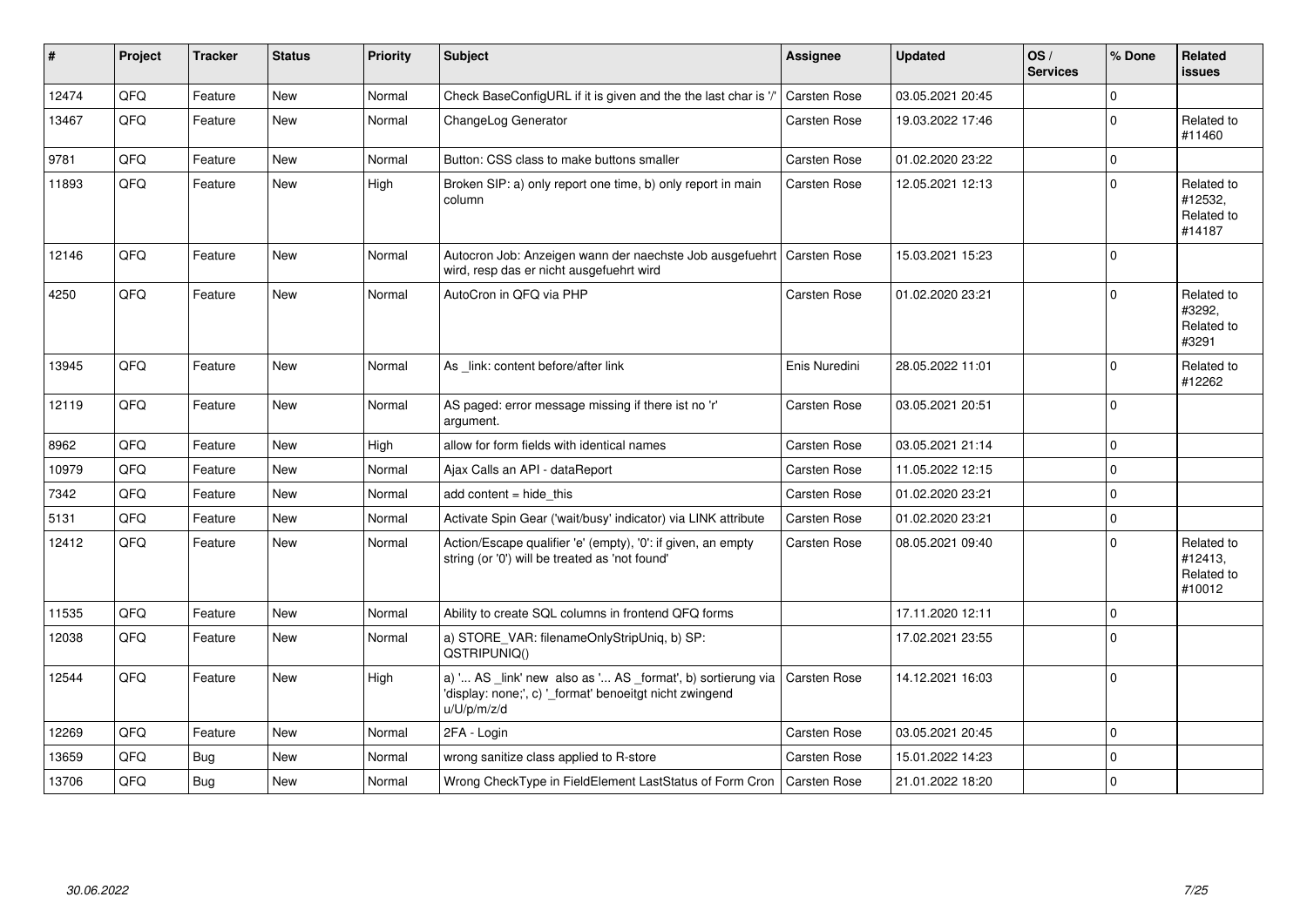| #     | Project | <b>Tracker</b> | <b>Status</b> | <b>Priority</b> | <b>Subject</b>                                                                     | <b>Assignee</b>     | <b>Updated</b>   | OS/<br><b>Services</b> | % Done         | Related<br><b>issues</b>                                             |
|-------|---------|----------------|---------------|-----------------|------------------------------------------------------------------------------------|---------------------|------------------|------------------------|----------------|----------------------------------------------------------------------|
| 10704 | QFQ     | Bug            | New           | Normal          | wkhtml problem rendering fullCalendar.js / fabric.js >><br>successor: puppeteer    | Carsten Rose        | 12.11.2020 23:45 |                        | $\Omega$       | Related to<br>#5024,<br>Related to<br>#4650.<br>Related to<br>#10715 |
| 5305  | QFQ     | Bug            | New           | Normal          | Upload FormElement: nicht disabled by readonly Form                                | Carsten Rose        | 16.06.2021 13:43 |                        | $\Omega$       | Related to<br>#9347,<br>Related to<br>#9834                          |
| 7219  | QFQ     | <b>Bug</b>     | <b>New</b>    | Normal          | typeSheadSql / typeAheadSqlPrefetch: change to curly<br>braces                     | Carsten Rose        | 01.02.2020 23:21 |                        | $\mathbf 0$    |                                                                      |
| 10588 | QFQ     | Bug            | <b>New</b>    | Normal          | typeahed Tag: Doku anpassen                                                        | <b>Carsten Rose</b> | 12.11.2020 23:45 |                        | 0              |                                                                      |
| 9077  | QFQ     | Bug            | <b>New</b>    | Normal          | typeAheadSql: report broken SQL                                                    | Carsten Rose        | 29.06.2022 22:35 |                        | $\mathbf 0$    | Related to<br>#4018                                                  |
| 10640 | QFQ     | Bug            | New           | High            | TypeAhead Tag: FE editierbar trotz readOnly                                        | Carsten Rose        | 03.05.2021 21:12 |                        | $\mathbf 0$    | Related to<br>#7795                                                  |
| 12187 | QFQ     | Bug            | <b>New</b>    | Normal          | Trigger FormAsFile() via Report: probably problem with multi<br>DB setup           | <b>Carsten Rose</b> | 20.03.2021 21:20 |                        | $\mathbf 0$    |                                                                      |
| 12702 | QFQ     | <b>Bug</b>     | <b>New</b>    | High            | templateGroup: broken in multiDb Setup                                             | Carsten Rose        | 14.12.2021 16:02 |                        | $\mathbf 0$    |                                                                      |
| 12045 | QFQ     | Bug            | <b>New</b>    | Normal          | templateGroup afterSave FE: Aufruf ohne<br>sqlHonorFormElements funktioniert nicht | Carsten Rose        | 18.02.2021 16:33 |                        | $\mathbf 0$    |                                                                      |
| 12716 | QFQ     | <b>Bug</b>     | New           | Normal          | template group: Pattern only applied to first instance                             | Carsten Rose        | 19.03.2022 17:47 |                        | $\mathbf 0$    |                                                                      |
| 10506 | QFQ     | Bug            | New           | High            | Template Group broken on MultiDB instance                                          | Carsten Rose        | 03.05.2021 21:12 |                        | $\mathbf 0$    | Related to<br>#10505                                                 |
| 14304 | QFQ     | <b>Bug</b>     | <b>New</b>    | Normal          | table sorter view safer does not work                                              | <b>Carsten Rose</b> | 10.06.2022 11:49 |                        | $\mathbf 0$    |                                                                      |
| 12520 | QFQ     | <b>Bug</b>     | New           | Normal          | Switch FE User: still active even FE User session expired                          | <b>Carsten Rose</b> | 19.03.2022 17:48 |                        | 0              |                                                                      |
| 7574  | QFQ     | <b>Bug</b>     | New           | Normal          | Substitute error: form element not reported / dont parse<br>Form.note              | Carsten Rose        | 01.02.2020 23:21 |                        | $\mathbf 0$    |                                                                      |
| 10081 | QFQ     | Bug            | <b>New</b>    | High            | Stale record lock after 'forbidden' character                                      | Carsten Rose        | 03.05.2021 21:12 |                        | $\mathbf 0$    | Related to<br>#10082,<br>Related to<br>#9789                         |
| 12545 | QFQ     | Bug            | New           | Urgent          | sql.log not created / updated                                                      | Carsten Rose        | 14.12.2021 16:02 |                        | $\pmb{0}$      |                                                                      |
| 12512 | QFQ     | Bug            | New           | Normal          | Some MySQL Installation can't use 'stored procedures'                              | Carsten Rose        | 19.03.2022 17:48 |                        | $\mathbf 0$    |                                                                      |
| 7014  | QFQ     | Bug            | New           | Normal          | Sending invalid emails succeeds when<br>debug.redirectAllMailTo is set             | Carsten Rose        | 01.02.2020 23:21 |                        | $\mathbf 0$    |                                                                      |
| 12974 | QFQ     | <b>Bug</b>     | New           | High            | Sanitize Queries in Action-Elements                                                | Carsten Rose        | 07.12.2021 17:19 |                        | $\overline{0}$ |                                                                      |
| 9855  | QFQ     | Bug            | New           | Normal          | <b>Required Check</b>                                                              |                     | 01.02.2020 15:56 |                        | $\pmb{0}$      |                                                                      |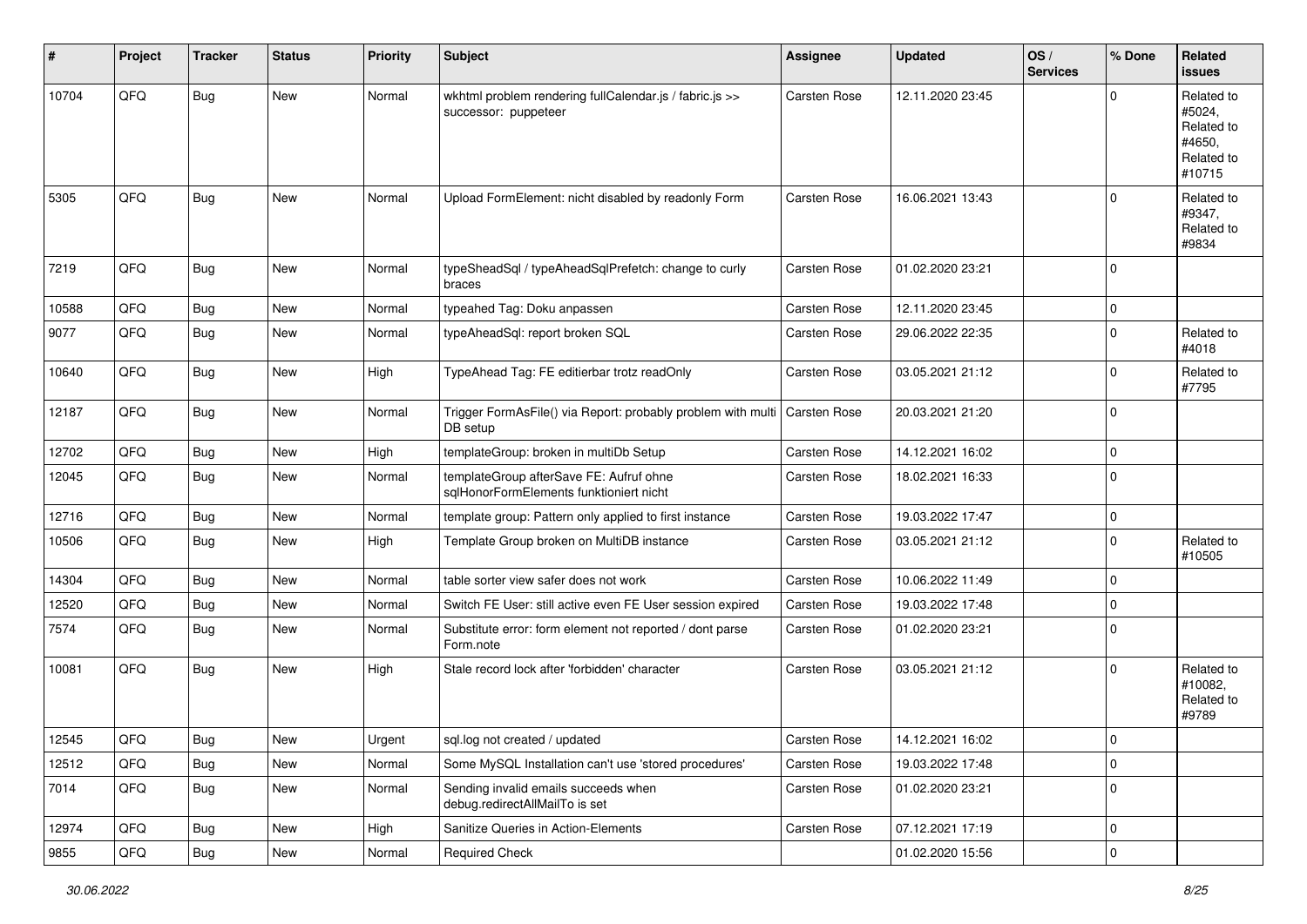| $\vert$ # | <b>Project</b> | <b>Tracker</b> | <b>Status</b> | <b>Priority</b> | <b>Subject</b>                                                                                        | <b>Assignee</b>     | <b>Updated</b>   | OS/<br><b>Services</b> | % Done      | <b>Related</b><br><b>issues</b> |
|-----------|----------------|----------------|---------------|-----------------|-------------------------------------------------------------------------------------------------------|---------------------|------------------|------------------------|-------------|---------------------------------|
| 7261      | QFQ            | <b>Bug</b>     | <b>New</b>    | Normal          | Report pathFilename for user without path, only the filename                                          | <b>Carsten Rose</b> | 01.02.2020 23:21 |                        | 0           |                                 |
| 7795      | QFQ            | <b>Bug</b>     | <b>New</b>    | Normal          | Readonly Form: Typeahead-Felder                                                                       | Carsten Rose        | 01.02.2020 23:22 |                        | 0           | Related to<br>#10640            |
| 7513      | QFQ            | Bug            | <b>New</b>    | Normal          | Radios not correct aligned                                                                            | <b>Carsten Rose</b> | 01.02.2020 23:22 |                        | 0           |                                 |
| 10766     | QFQ            | <b>Bug</b>     | New           | High            | Radiobutton / parameter.buttonClass=btn-default: dynamic<br>update                                    |                     | 03.05.2021 21:12 |                        | 0           | Related to<br>#11237            |
| 11237     | QFQ            | <b>Bug</b>     | <b>New</b>    | High            | Radiobutton / parameter.buttonClass= btn-default - kein dirty<br>Trigger                              | Benjamin Baer       | 03.05.2021 21:12 |                        | $\mathbf 0$ | Related to<br>#10766            |
| 11239     | QFQ            | <b>Bug</b>     | New           | Normal          | Radiobutton (plain): horizontales Rendern abhängig vom<br>Datentyp in der Datenbank                   | <b>Carsten Rose</b> | 30.09.2020 18:37 |                        | $\mathbf 0$ |                                 |
| 6483      | QFQ            | Bug            | <b>New</b>    | Normal          | R Store funktioniert nicht bei 'Report Notation' im FE                                                | <b>Carsten Rose</b> | 01.02.2020 23:21 |                        | 0           |                                 |
| 13528     | QFQ            | <b>Bug</b>     | New           | Normal          | gfg.io > releases: es wird kein neues Release angelegt                                                | Benjamin Baer       | 19.03.2022 17:46 |                        | 0           |                                 |
| 7524      | QFQ            | Bug            | New           | Normal          | QFQ throws a 'General Error' if 'fileadmin/protected/log/' is<br>not writeable                        | Carsten Rose        | 01.02.2020 23:22 |                        | 0           |                                 |
| 13592     | QFQ            | <b>Bug</b>     | <b>New</b>    | Normal          | QFQ Build Queue: das vergeben von Tags klappt nicht. Es<br>werden keine Releases gebaut.              | Carsten Rose        | 19.03.2022 17:45 |                        | 0           |                                 |
| 10658     | QFQ            | <b>Bug</b>     | <b>New</b>    | Normal          | processReadOnly broken                                                                                | <b>Carsten Rose</b> | 27.05.2020 17:55 |                        | 0           |                                 |
| 11668     | QFQ            | Bug            | <b>New</b>    | Normal          | Play function.sql - problem with mysql                                                                | <b>Carsten Rose</b> | 03.05.2021 20:48 |                        | 0           |                                 |
| 8668      | QFQ            | <b>Bug</b>     | <b>New</b>    | High            | Pill disabled: dyamic mode 'hidden' not respected - FE is still<br>required                           | <b>Carsten Rose</b> | 03.05.2021 21:14 |                        | $\mathbf 0$ |                                 |
| 7650      | QFQ            | Bug            | <b>New</b>    | High            | Optional do not show 'required' sign on FormElement                                                   | <b>Carsten Rose</b> | 03.05.2021 21:14 |                        | 0           |                                 |
| 7685      | QFQ            | <b>Bug</b>     | New           | Normal          | Open FormElement from QFQ error message and save<br>modified record: error about missing {{formId:F}} | <b>Carsten Rose</b> | 01.02.2020 23:22 |                        | $\Omega$    |                                 |
| 12133     | QFQ            | Bug            | <b>New</b>    | Normal          | NPM, phpSpreadSheet aktualisieren                                                                     | <b>Carsten Rose</b> | 15.03.2021 09:04 |                        | $\Omega$    |                                 |
| 11667     | QFQ            | <b>Bug</b>     | <b>New</b>    | Normal          | MySQL mariadb-server-10.3: Incorrect datetime value                                                   | Carsten Rose        | 03.05.2021 20:48 |                        | 0           |                                 |
| 11695     | QFQ            | <b>Bug</b>     | <b>New</b>    | Normal          | MultiForm required FE Error                                                                           | <b>Carsten Rose</b> | 04.12.2020 13:34 |                        | 0           |                                 |
| 13332     | QFQ            | Bug            | <b>New</b>    | Normal          | Multi Form: Required Felder werden visuell nicht markiert.                                            | <b>Carsten Rose</b> | 19.03.2022 17:47 |                        | $\Omega$    |                                 |
| 13331     | QFQ            | Bug            | <b>New</b>    | Normal          | Multi Form: Clear Icon misplaced                                                                      | <b>Carsten Rose</b> | 19.03.2022 17:47 |                        | $\mathbf 0$ |                                 |
| 10508     | QFQ            | Bug            | New           | High            | Multi Form broken on Multi DB Instance                                                                | <b>Carsten Rose</b> | 03.05.2021 21:12 |                        | $\Omega$    |                                 |
| 5459      | QFQ            | <b>Bug</b>     | New           | High            | Multi DB: spread system tables between 'QFQ' and<br>'Data'-DB                                         | <b>Carsten Rose</b> | 03.05.2021 21:14 |                        | $\mathbf 0$ | Related to<br>#4720             |
| 14305     | QFQ            | Bug            | <b>New</b>    | Normal          | Inline Report editing does not create history entries                                                 | <b>Carsten Rose</b> | 10.06.2022 11:55 |                        | 0           |                                 |
| 14091     | QFQ            | Bug            | <b>New</b>    | Normal          | inconsistent template path for twig                                                                   | <b>Carsten Rose</b> | 19.04.2022 18:36 |                        | $\Omega$    |                                 |
| 12513     | QFQ            | Bug            | <b>New</b>    | High            | Implement server side check of maxlength                                                              | <b>Carsten Rose</b> | 07.12.2021 17:19 |                        | 0           |                                 |
| 8891      | QFQ            | Bug            | New           | High            | formSubmitLog: do not log passwords                                                                   | Enis Nuredini       | 25.03.2022 09:06 |                        | $\mathbf 0$ |                                 |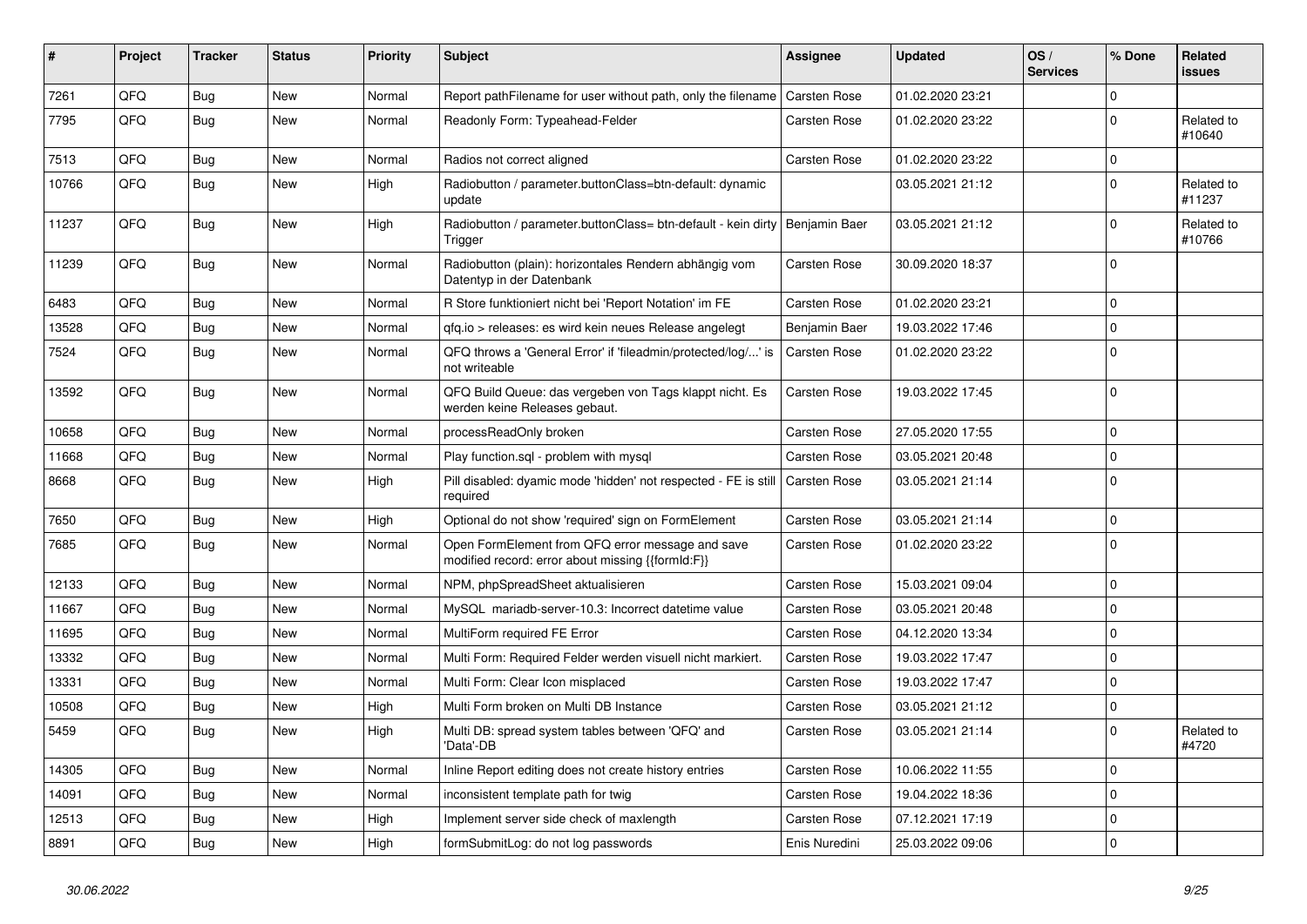| #     | Project | <b>Tracker</b> | <b>Status</b> | <b>Priority</b> | <b>Subject</b>                                                                                                                                      | <b>Assignee</b>     | <b>Updated</b>   | OS/<br><b>Services</b> | % Done      | Related<br><b>issues</b>                     |
|-------|---------|----------------|---------------|-----------------|-----------------------------------------------------------------------------------------------------------------------------------------------------|---------------------|------------------|------------------------|-------------|----------------------------------------------|
| 10322 | QFQ     | <b>Bug</b>     | New           | Normal          | FormElement / Radio: missing column 'enum' >> FE not<br>reported                                                                                    | Carsten Rose        | 07.05.2020 09:37 |                        | $\mathbf 0$ |                                              |
| 7890  | QFQ     | Bug            | <b>New</b>    | Normal          | FormElement 'required': extraButtonInfo not aligned                                                                                                 | <b>Carsten Rose</b> | 11.06.2021 21:17 |                        | 0           | Related to<br>#11517                         |
| 8083  | QFQ     | <b>Bug</b>     | New           | High            | FormEditor: primary table list does not respect<br>'indexDb={{indexData:Y}}'                                                                        | Carsten Rose        | 03.05.2021 21:14 |                        | 0           | Has duplicate<br>#6678                       |
| 12468 | QFQ     | <b>Bug</b>     | <b>New</b>    | Urgent          | Form: update Form.title after save                                                                                                                  | <b>Carsten Rose</b> | 03.05.2021 21:12 |                        | 0           |                                              |
| 9773  | QFQ     | <b>Bug</b>     | <b>New</b>    | Normal          | form.parameter.formModeGlobal=requiredOff                                                                                                           | Carsten Rose        | 01.02.2020 15:56 |                        | 0           |                                              |
| 12581 | QFQ     | <b>Bug</b>     | New           | Normal          | Form.forward=close: Record 'new' in new browser tab ><br>save (& close) >> Form is not reloaded with new created<br>record id and stays in mode=new | Carsten Rose        | 19.03.2022 17:48 |                        | $\mathbf 0$ |                                              |
| 14245 | QFQ     | <b>Bug</b>     | New           | Normal          | Form Save Btn bleibt disabled wenn Datumsfeld über<br>Datepicker geändert                                                                           | Enis Nuredini       | 27.05.2022 13:45 |                        | $\mathbf 0$ | Related to<br>#13689                         |
| 14322 | QFQ     | Bug            | New           | Normal          | Form Load: by default no scroll (save & close should be<br>visible)                                                                                 | Enis Nuredini       | 15.06.2022 14:12 |                        | 0           | Related to<br>#14321.<br>Related to<br>#6232 |
| 4756  | QFQ     | <b>Bug</b>     | <b>New</b>    | Normal          | Form dirty even nothing changes                                                                                                                     | <b>Carsten Rose</b> | 11.12.2019 16:16 |                        | $\mathbf 0$ |                                              |
| 13716 | QFQ     | <b>Bug</b>     | New           | High            | Firefox ask to store username/password                                                                                                              | Enis Nuredini       | 30.05.2022 09:31 |                        | 0           | Related to<br>#13827                         |
| 6462  | QFQ     | <b>Bug</b>     | New           | Normal          | File Upload: Nutzlose Fehlermeldung wenn Datei zu gross                                                                                             | Carsten Rose        | 01.02.2020 23:21 |                        | $\mathbf 0$ | Related to<br>#6139                          |
| 10937 | QFQ     | <b>Bug</b>     | <b>New</b>    | Normal          | Fehler mit abhängigen Select- Feldern beim Positionieren                                                                                            | Carsten Rose        | 12.11.2020 23:45 |                        | 0           |                                              |
| 7512  | QFQ     | Bug            | <b>New</b>    | Normal          | FE: inputType=number >> 'pattern' is not respected                                                                                                  | <b>Carsten Rose</b> | 01.02.2020 23:22 |                        | 0           |                                              |
| 9533  | QFQ     | Bug            | New           | Normal          | FE.type=upload: Check in 'beforeSave' if upload is given                                                                                            | Carsten Rose        | 01.02.2020 23:22 |                        | 0           | Related to<br>#11523                         |
| 9347  | QFQ     | <b>Bug</b>     | New           | High            | FE.type=upload with dynamic show/hidden: required not<br>detected                                                                                   | Carsten Rose        | 12.06.2021 10:40 |                        | $\Omega$    | Related to<br>#5305,<br>Related to<br>#12398 |
| 10082 | QFQ     | Bug            | New           | Normal          | FE.type=SELECT - 'sanatize' Class                                                                                                                   | Carsten Rose        | 07.05.2020 09:36 |                        | $\mathbf 0$ | Related to<br>#10081                         |
| 7899  | QFQ     | Bug            | New           | High            | Fe.type=password / retype / required: always complain<br>about missing value                                                                        | Carsten Rose        | 03.05.2021 21:14 |                        | $\mathbf 0$ |                                              |
| 9317  | QFQ     | Bug            | New           | Normal          | FE.type=note: with dynamic show/hidden an empty label<br>causes trouble                                                                             | Carsten Rose        | 01.02.2020 23:22 |                        | 0           |                                              |
| 8049  | QFQ     | Bug            | New           | Normal          | FE.type=note, column 'value': text moves some pixel to top<br>after save                                                                            | Carsten Rose        | 01.02.2020 23:22 |                        | $\mathbf 0$ |                                              |
| 5559  | QFQ     | <b>Bug</b>     | New           | Normal          | FE.type = Upload: 'accept' might contain variables                                                                                                  | Carsten Rose        | 11.05.2020 21:23 |                        | $\pmb{0}$   |                                              |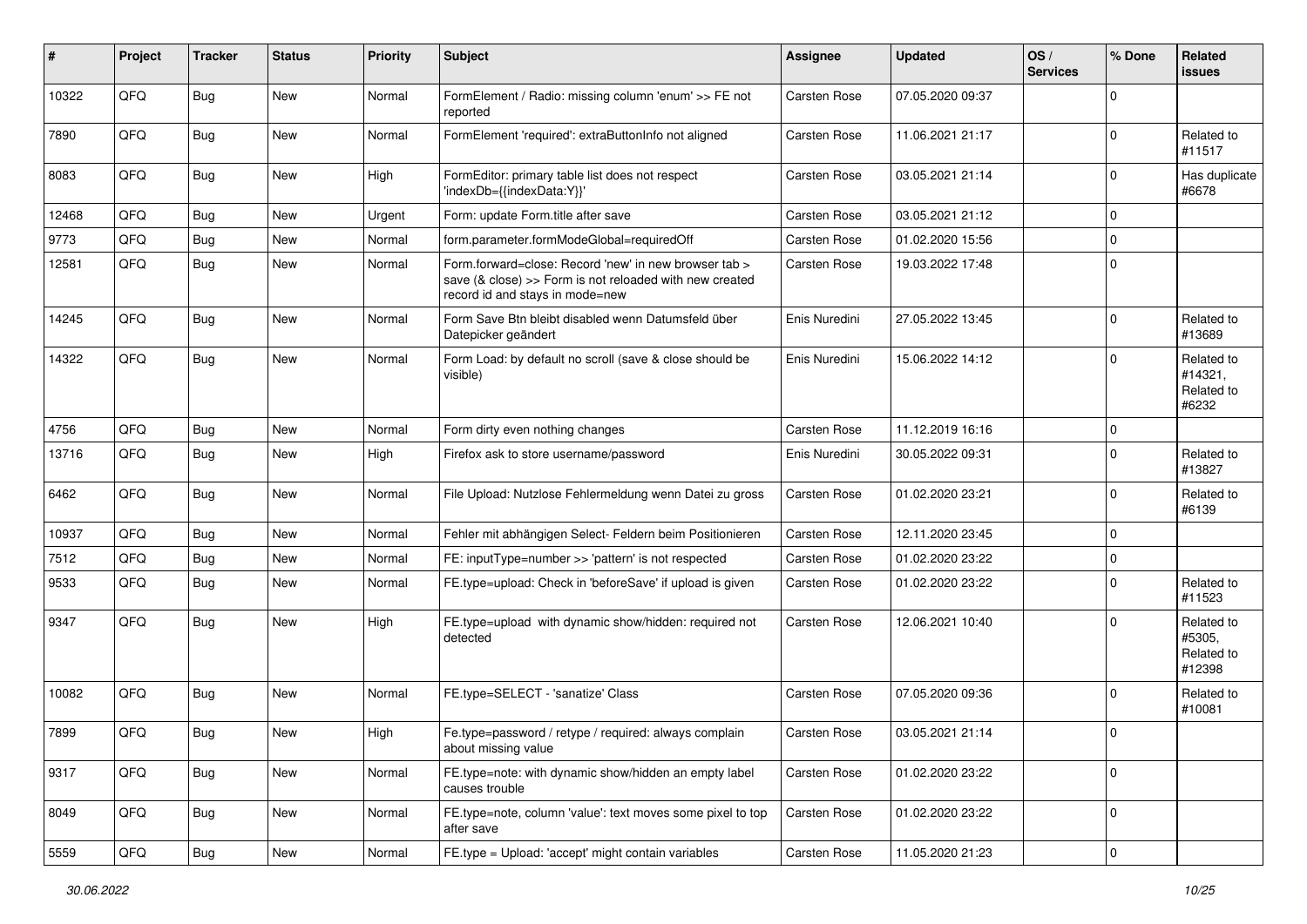| #     | Project | <b>Tracker</b> | <b>Status</b> | <b>Priority</b> | <b>Subject</b>                                                                                                   | <b>Assignee</b>     | <b>Updated</b>   | OS/<br><b>Services</b> | % Done      | <b>Related</b><br>issues                         |
|-------|---------|----------------|---------------|-----------------|------------------------------------------------------------------------------------------------------------------|---------------------|------------------|------------------------|-------------|--------------------------------------------------|
| 3547  | QFQ     | Bug            | <b>New</b>    | Normal          | FE of type 'note' causes writing of empty fields.                                                                | <b>Carsten Rose</b> | 01.02.2020 23:21 |                        | $\Omega$    |                                                  |
| 12040 | QFQ     | <b>Bug</b>     | <b>New</b>    | Normal          | FE Mode 'hidden' für zwei FEs auf einer Zeile                                                                    | <b>Carsten Rose</b> | 18.02.2021 10:13 |                        | $\Omega$    |                                                  |
| 9531  | QFQ     | Bug            | <b>New</b>    | High            | FE File: Dynamic Update / modeSql / required detected<br>even it not set                                         | <b>Carsten Rose</b> | 11.06.2021 20:32 |                        | $\Omega$    | Related to<br>#12398                             |
| 10324 | QFQ     | <b>Bug</b>     | New           | Normal          | Excel Export mit Template funktioniert nur, wenn Template<br>vor uid kommt                                       |                     | 30.03.2020 11:20 |                        | $\Omega$    | Related to<br>#10257                             |
| 9127  | QFQ     | <b>Bug</b>     | <b>New</b>    | Normal          | Error Message: change 'roll over' color - text not readable                                                      | <b>Carsten Rose</b> | 01.02.2020 23:22 |                        | $\Omega$    |                                                  |
| 6912  | QFQ     | Bug            | <b>New</b>    | Normal          | error Message Var 'deadline' already set in SIP - in Form<br>with FE.value={{deadline:R:::{{deadlinePeriod:Y}}}} | Carsten Rose        | 01.02.2020 23:21 |                        | 0           |                                                  |
| 7547  | QFQ     | Bug            | <b>New</b>    | Normal          | Error Message in afterSave: wrong parameter column<br>reported                                                   | <b>Carsten Rose</b> | 01.02.2020 23:22 |                        | $\Omega$    |                                                  |
| 6677  | QFQ     | <b>Bug</b>     | <b>New</b>    | Normal          | Error message FE Action Element: no/wrong FE reference<br>who cause the problem.                                 | Carsten Rose        | 01.02.2020 23:21 |                        | 0           |                                                  |
| 9013  | QFQ     | <b>Bug</b>     | New           | Normal          | Error in Twig template not handled                                                                               | <b>Carsten Rose</b> | 20.10.2021 13:43 |                        | 0           |                                                  |
| 12066 | QFQ     | Bug            | <b>New</b>    | High            | enterAsSubmit: Forward wird nicht ausgeführt                                                                     | Enis Nuredini       | 29.05.2022 09:23 |                        | 0           |                                                  |
| 13689 | QFQ     | Bug            | New           | Normal          | Enter auf Eingabefeld mit ungültigem Wert führt zu blurry<br>Seite                                               | Enis Nuredini       | 28.05.2022 10:53 |                        | $\mathbf 0$ | Related to<br>#14245, Has<br>duplicate<br>#11891 |
| 10759 | QFQ     | <b>Bug</b>     | <b>New</b>    | Normal          | emptyMeansNull - Feld falsch aktualisiert                                                                        |                     | 12.11.2020 23:45 |                        | $\Omega$    |                                                  |
| 12989 | QFQ     | <b>Bug</b>     | <b>New</b>    | Normal          | empty string does not trigger dynamic update                                                                     | Enis Nuredini       | 28.05.2022 11:09 |                        | $\Omega$    |                                                  |
| 9783  | QFQ     | Bug            | <b>New</b>    | Normal          | Email with special characters                                                                                    | <b>Carsten Rose</b> | 01.02.2020 23:22 |                        | $\Omega$    |                                                  |
| 7002  | QFQ     | Bug            | <b>New</b>    | Normal          | Dynamic Update: row does not disappear / appear                                                                  | <b>Carsten Rose</b> | 01.02.2020 23:22 |                        | $\Omega$    |                                                  |
| 11195 | QFQ     | <b>Bug</b>     | <b>New</b>    | Low             | Dynamic Update: Note not updated if new text is empty<br>(v20.4)                                                 |                     | 25.09.2020 11:14 |                        | $\Omega$    |                                                  |
| 12670 | QFQ     | Bug            | <b>New</b>    | High            | Dropdown-Menu classes können nicht mehr angegeben<br>werden                                                      | <b>Carsten Rose</b> | 07.12.2021 17:19 |                        | $\Omega$    |                                                  |
| 5221  | QFQ     | Bug            | New           | High            | Download Dialog: Bleibt stehen in FF wenn Datei<br>automatisch gespeichert wird.                                 | <b>Carsten Rose</b> | 03.05.2021 21:14 |                        | $\Omega$    |                                                  |
| 14377 | QFQ     | <b>Bug</b>     | <b>New</b>    | Normal          | Documentation > General Tips: white page after migration                                                         | Enis Nuredini       | 19.06.2022 16:37 |                        | 0           |                                                  |
| 13460 | QFQ     | <b>Bug</b>     | <b>New</b>    | Normal          | Doc: Password set/reset  password should not processed<br>with 'html encode'                                     | Carsten Rose        | 19.03.2022 17:46 |                        | $\Omega$    |                                                  |
| 12327 | QFQ     | Bug            | <b>New</b>    | Normal          | Copy to clipboard: Glyphicon can not be changed                                                                  | Carsten Rose        | 27.12.2021 17:59 |                        | 0           |                                                  |
| 12714 | QFQ     | <b>Bug</b>     | <b>New</b>    | Normal          | Conversion of GIF to PDF broken when GIF contains Alpha.                                                         | <b>Carsten Rose</b> | 19.03.2022 17:49 |                        | $\mathbf 0$ |                                                  |
| 11057 | QFQ     | Bug            | <b>New</b>    | High            | Checkboxes ohne span.checkmark im Report werden<br>ausgeblendet                                                  | Benjamin Baer       | 03.05.2021 21:12 |                        | 0           | Related to<br>#11039                             |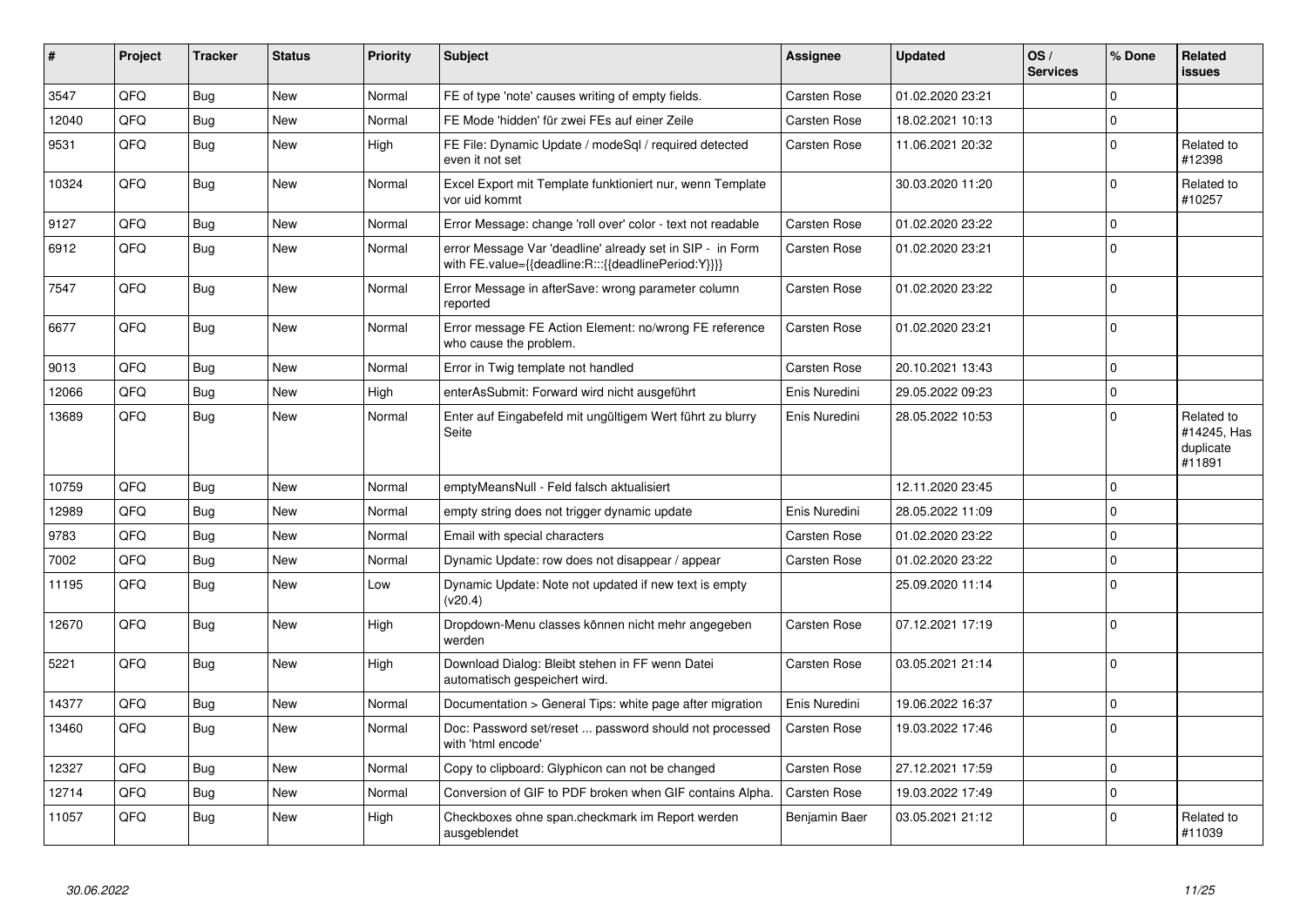| #     | Project | <b>Tracker</b> | <b>Status</b> | <b>Priority</b> | <b>Subject</b>                                                                                      | <b>Assignee</b>     | <b>Updated</b>   | OS/<br><b>Services</b> | % Done       | Related<br>issues                           |
|-------|---------|----------------|---------------|-----------------|-----------------------------------------------------------------------------------------------------|---------------------|------------------|------------------------|--------------|---------------------------------------------|
| 11752 | QFQ     | Bug            | <b>New</b>    | Normal          | checkbox renders multiple input elements with same name                                             | Carsten Rose        | 17.12.2020 14:58 |                        | $\Omega$     | Related to<br>#11750                        |
| 13451 | QFQ     | Bug            | <b>New</b>    | Normal          | Character Counter / Max Character: Problem in Safari                                                | Carsten Rose        | 15.04.2022 17:18 |                        | $\mathbf 0$  |                                             |
| 9177  | QFQ     | <b>Bug</b>     | <b>New</b>    | Normal          | Bug? QFQ tries to save an action FE, which has real<br>existing column name                         | Carsten Rose        | 01.02.2020 23:22 |                        | $\mathbf{0}$ |                                             |
| 13647 | QFQ     | <b>Bug</b>     | <b>New</b>    | Normal          | Autofocus funktioniert nicht auf Chrome                                                             | Benjamin Baer       | 19.03.2022 17:44 |                        | $\pmb{0}$    |                                             |
| 8431  | QFQ     | Bug            | <b>New</b>    | High            | autocron.php with wrong path                                                                        | Carsten Rose        | 03.05.2021 21:14 |                        | $\pmb{0}$    |                                             |
| 10890 | QFQ     | <b>Bug</b>     | <b>New</b>    | Normal          | AutoCron hangs                                                                                      |                     | 20.07.2020 13:56 |                        | $\mathbf 0$  |                                             |
| 9275  | QFQ     | <b>Bug</b>     | <b>New</b>    | Normal          | autcron: t3 page, which takes to long to respond, is not<br>reported properly                       | Carsten Rose        | 01.02.2020 23:22 |                        | 100          |                                             |
| 11522 | QFQ     | <b>Bug</b>     | <b>New</b>    | Normal          | Aus/Einblenden von Reitern                                                                          |                     | 13.11.2020 14:58 |                        | $\mathbf 0$  |                                             |
| 14233 | QFQ     | <b>Bug</b>     | <b>New</b>    | Normal          | AS _link: question - HTML is not rendered                                                           | Carsten Rose        | 28.05.2022 11:02 |                        | $\pmb{0}$    |                                             |
| 14077 | QFQ     | <b>Bug</b>     | New           | Normal          | As link: Attribute 'class' missing by r:1 and r:3 - but should<br>set                               | Carsten Rose        | 28.05.2022 11:02 |                        | $\pmb{0}$    | Related to<br>#5342.<br>Related to<br>#4343 |
| 11715 | QFQ     | Bug            | <b>New</b>    | Normal          | acceptZeroAsRequired and requiredOffButMark do not<br>coincide                                      |                     | 08.12.2020 12:13 |                        | $\mathbf 0$  |                                             |
| 5576  | QFQ     | <b>Bug</b>     | <b>New</b>    | Normal          | Using MySQL 'DROP' requires privilege - wich is not really<br>necessary.                            | Carsten Rose        | 01.02.2020 23:21 |                        | $\mathbf 0$  |                                             |
| 14395 | QFQ     | Support        | <b>New</b>    | Normal          | FormEditor: Virtual table columns                                                                   | Enis Nuredini       | 21.06.2022 16:09 |                        | $\mathbf 0$  |                                             |
| 11320 | QFQ     | Feature        | Priorize      | Normal          | Typo3 Version 10 support                                                                            | Carsten Rose        | 05.05.2021 22:09 |                        | $\pmb{0}$    |                                             |
| 8044  | QFQ     | Feature        | Priorize      | Normal          | Transaction: a) Form, b) Report                                                                     | Carsten Rose        | 05.05.2021 22:14 |                        | $\pmb{0}$    | Related to<br>#8043                         |
| 9968  | QFQ     | Feature        | Priorize      | Normal          | Tooltip in Links for Developer                                                                      | Carsten Rose        | 01.02.2020 23:17 |                        | $\mathbf 0$  |                                             |
| 12504 | QFQ     | Feature        | Priorize      | Normal          | sql.log: report fe.id                                                                               | Carsten Rose        | 05.05.2021 22:09 |                        | $\pmb{0}$    |                                             |
| 9928  | QFQ     | Feature        | Priorize      | Normal          | SpecialColumnName: a) Deprecated: ' AS "_+tag " ', b)<br>New: ' AS "_ <tag1><tag2>" '</tag2></tag1> | Carsten Rose        | 01.02.2020 23:17 |                        | $\pmb{0}$    | Related to<br>#9929                         |
| 8963  | QFQ     | Feature        | Priorize      | Normal          | Setting values in a store: flexible way                                                             | Carsten Rose        | 05.05.2021 22:10 |                        | $\pmb{0}$    | Related to<br>#8975                         |
| 13900 | QFQ     | Feature        | Priorize      | Normal          | Selenium: Check das Cookie/PDF funktioniert                                                         | Enis Nuredini       | 25.03.2022 12:45 |                        | $\mathbf 0$  |                                             |
| 7730  | QFQ     | Feature        | Priorize      | Normal          | SELECT Box: title in between                                                                        | Benjamin Baer       | 01.02.2020 23:22 |                        | $\pmb{0}$    |                                             |
| 5366  | QFQ     | Feature        | Priorize      | Normal          | Saving with keyboard shortcuts                                                                      | Benjamin Baer       | 21.03.2022 09:47 |                        | $\pmb{0}$    |                                             |
| 9394  | QFQ     | Feature        | Priorize      | Normal          | REST: allow for non numerical ids in get requests                                                   | Carsten Rose        | 05.05.2021 22:10 |                        | $\mathbf 0$  |                                             |
| 10005 | QFQ     | Feature        | Priorize      | Normal          | Report / special column name:  AS _calendar                                                         | <b>Carsten Rose</b> | 03.06.2020 17:28 |                        | $\pmb{0}$    |                                             |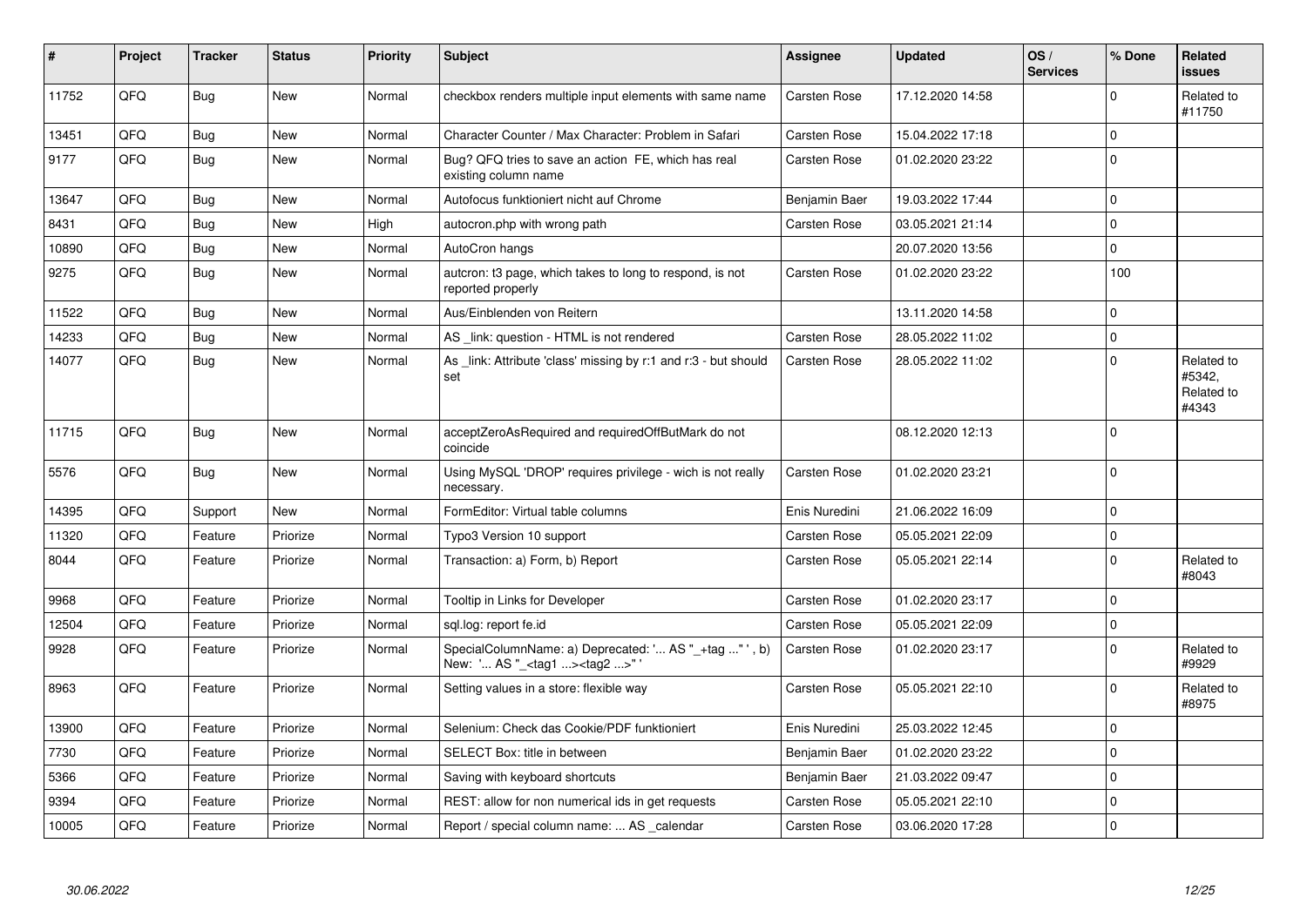| #     | Project | <b>Tracker</b> | <b>Status</b> | <b>Priority</b> | <b>Subject</b>                                                            | <b>Assignee</b>     | <b>Updated</b>   | OS/<br><b>Services</b> | % Done       | Related<br><b>issues</b>                                               |
|-------|---------|----------------|---------------|-----------------|---------------------------------------------------------------------------|---------------------|------------------|------------------------|--------------|------------------------------------------------------------------------|
| 10012 | QFQ     | Feature        | Priorize      | Normal          | redirectAllMailTo: {{beEmail:T}}                                          | Carsten Rose        | 08.05.2021 09:54 |                        | $\mathbf 0$  | Related to<br>#12412,<br>Related to<br>#12413,<br>Related to<br>#10011 |
| 3867  | QFQ     | Feature        | Priorize      | Normal          | Readonly Formular: Template Groups add/delete<br>ausbeldnen               | Carsten Rose        | 05.05.2021 22:12 |                        | $\mathbf{0}$ |                                                                        |
| 9135  | QFQ     | Feature        | Priorize      | Normal          | Progress Bar generic / replace old hourglass download<br>popup            | Benjamin Baer       | 03.01.2022 07:43 |                        | $\mathbf 0$  |                                                                        |
| 8204  | QFQ     | Feature        | Priorize      | High            | Position 'required mark'                                                  | <b>Carsten Rose</b> | 16.06.2021 13:44 |                        | $\mathbf 0$  |                                                                        |
| 10011 | QFQ     | Feature        | Priorize      | Normal          | Offer new STORE_TYPO3 Variable 'beUser', 'beEmail'                        | <b>Carsten Rose</b> | 08.05.2021 09:51 |                        | $\Omega$     | Related to<br>#10012,<br>Related to<br>#12511                          |
| 10015 | QFQ     | Feature        | Priorize      | Normal          | Monospace in Textarea                                                     | Carsten Rose        | 03.02.2020 13:40 |                        | 0            |                                                                        |
| 10569 | QFQ     | Feature        | Priorize      | Normal          | link _blank more safe                                                     | Enis Nuredini       | 25.03.2022 12:44 |                        | 0            |                                                                        |
| 14371 | QFQ     | Feature        | Priorize      | Normal          | LDAP via REPORT                                                           | <b>Carsten Rose</b> | 19.06.2022 16:37 |                        | 0            |                                                                        |
| 7522  | QFQ     | Feature        | Priorize      | Normal          | Inserting default index.html to folder (Avoid Apache<br>Indexing)         | Carsten Rose        | 01.02.2020 10:13 |                        | 0            |                                                                        |
| 7965  | QFQ     | Feature        | Priorize      | Normal          | Input type 'text' with visual format - currency                           | Benjamin Baer       | 03.01.2022 07:45 |                        | $\mathbf 0$  |                                                                        |
| 9900  | QFQ     | Feature        | Priorize      | Normal          | Generic API Call: tt-content record >> JSON                               | Carsten Rose        | 01.02.2020 10:13 |                        | $\mathbf 0$  |                                                                        |
| 8034  | QFQ     | Feature        | Priorize      | Normal          | FormElement 'data': 22.22.2222 should not be accepted                     | Carsten Rose        | 01.02.2020 10:13 |                        | $\mathbf 0$  |                                                                        |
| 7290  | QFQ     | Feature        | Priorize      | Normal          | FormEditor: title as textarea if LEN(title)>60                            | Carsten Rose        | 01.02.2020 10:13 |                        | $\mathbf 0$  | Blocked by<br>#7682                                                    |
| 14290 | QFQ     | Feature        | Priorize      | Normal          | FormEditor: Show Table Definition                                         | Carsten Rose        | 19.06.2022 16:37 |                        | $\mathbf{0}$ |                                                                        |
| 6998  | QFQ     | Feature        | Priorize      | Normal          | Form: with debug=on show column information as tooltip of<br>column label | Carsten Rose        | 01.02.2020 10:13 |                        | 0            |                                                                        |
| 9668  | QFQ     | Feature        | Priorize      | Normal          | Form.mode: rename 'hidden' to 'hide'                                      | <b>Carsten Rose</b> | 05.05.2021 22:14 |                        | $\mathbf 0$  | Related to<br>#6437                                                    |
| 10003 | QFQ     | Feature        | Priorize      | Normal          | fieldset: stronger visualize group                                        | Benjamin Baer       | 12.02.2020 08:13 |                        | 0            |                                                                        |
| 8277  | QFQ     | Feature        | Priorize      | Normal          | fe.parameter.default=                                                     | Carsten Rose        | 01.02.2020 23:17 |                        | 0            | Related to<br>#8113                                                    |
| 8584  | QFQ     | Feature        | Priorize      | Normal          | FE 'Action' - never assign to Container (except Template<br>Group)        | Carsten Rose        | 01.02.2020 10:13 |                        | $\mathbf 0$  |                                                                        |
| 6801  | QFQ     | Feature        | Priorize      | Normal          | Fabric: Maximize / FullIscreen                                            | Benjamin Baer       | 21.03.2022 09:56 |                        | $\mathbf 0$  |                                                                        |
| 8585  | QFQ     | Feature        | Priorize      | Normal          | Enhance Error message for 'unknown form'                                  | Carsten Rose        | 01.02.2020 10:13 |                        | $\mathbf 0$  |                                                                        |
| 6224  | QFG     | Feature        | Priorize      | Normal          | Dynamic update: fade in/out fields                                        | Benjamin Baer       | 21.03.2022 09:50 |                        | $\pmb{0}$    |                                                                        |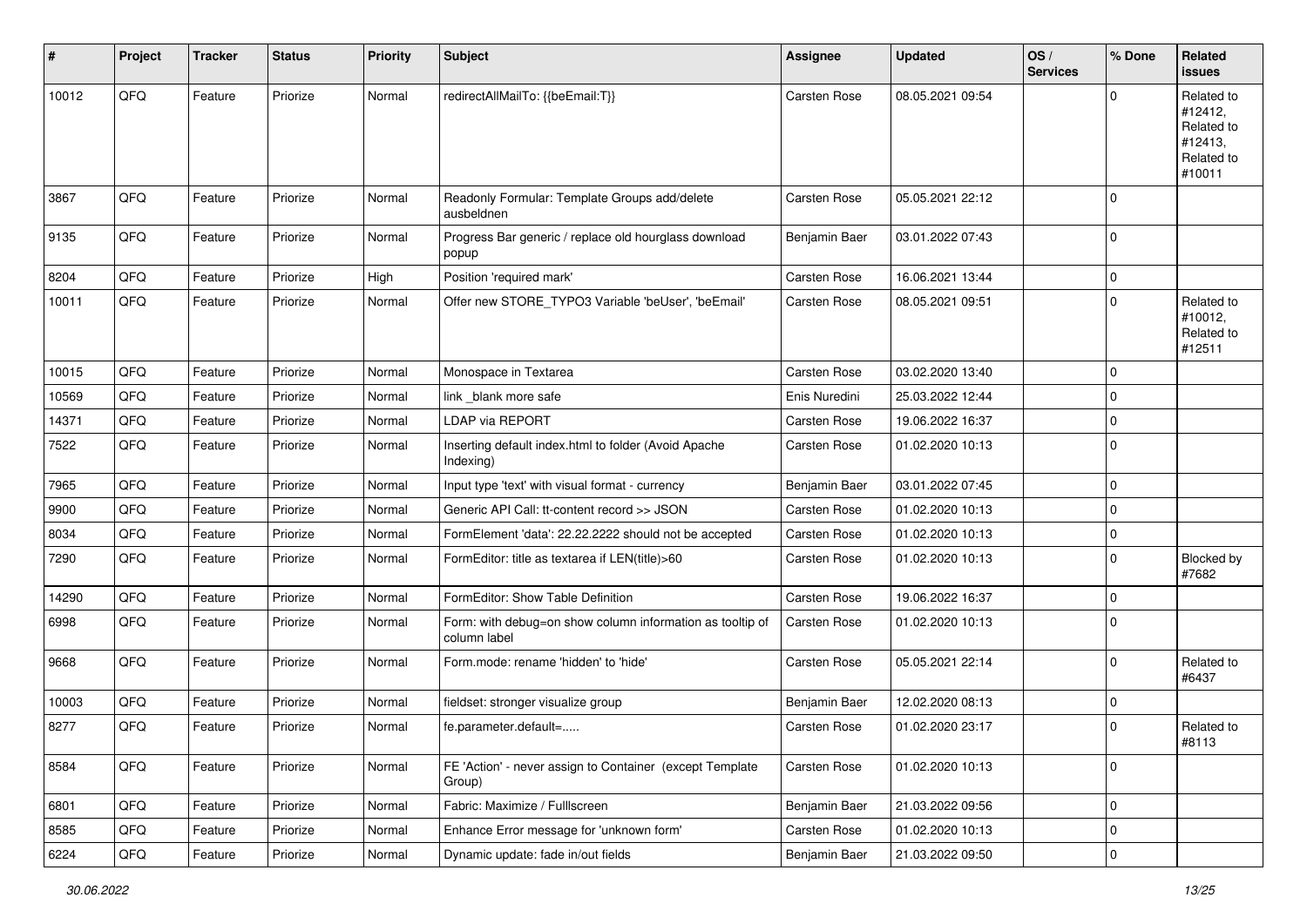| #     | Project | <b>Tracker</b> | <b>Status</b> | <b>Priority</b> | <b>Subject</b>                                                                                           | <b>Assignee</b>     | <b>Updated</b>   | OS/<br><b>Services</b> | % Done              | Related<br><b>issues</b>                                                |
|-------|---------|----------------|---------------|-----------------|----------------------------------------------------------------------------------------------------------|---------------------|------------------|------------------------|---------------------|-------------------------------------------------------------------------|
| 5562  | QFQ     | Feature        | Priorize      | Normal          | Drag'n'Drop fuer Uploads                                                                                 | Benjamin Baer       | 21.03.2022 09:52 |                        | $\Omega$            | Related to<br>#9706                                                     |
| 7217  | QFQ     | Feature        | Priorize      | Normal          | Download: notice User if `_sip=?` is missing                                                             | Carsten Rose        | 01.02.2020 10:13 |                        | $\mathbf 0$         |                                                                         |
| 12503 | QFQ     | Feature        | Priorize      | Normal          | Detect dangerous UPDATE statement with missing WHERE                                                     | <b>Carsten Rose</b> | 05.05.2021 22:09 |                        | $\mathbf{0}$        |                                                                         |
| 7630  | QFQ     | Feature        | Priorize      | Normal          | detailed error message for simple upload                                                                 | Carsten Rose        | 01.02.2020 10:13 |                        | $\mathsf{O}\xspace$ |                                                                         |
| 8082  | QFQ     | Feature        | Priorize      | High            | Contact form without saving record                                                                       | Carsten Rose        | 07.12.2021 15:20 |                        | $\mathbf 0$         | Related to<br>#8587,<br><b>Blocks</b><br>#11850                         |
| 6870  | QFQ     | Feature        | Priorize      | Normal          | Click on '_link' triggers an API call                                                                    | Benjamin Baer       | 03.01.2022 08:25 |                        | $\mathbf 0$         |                                                                         |
| 9346  | QFQ     | Feature        | Priorize      | Normal          | beforeSave: check if an upload is given                                                                  | Carsten Rose        | 11.06.2021 21:18 |                        | $\mathbf{0}$        |                                                                         |
| 12452 | QFQ     | Feature        | Priorize      | Normal          | BaseURL: alsways with '/' at the end                                                                     | <b>Carsten Rose</b> | 19.06.2022 13:45 |                        | $\mathbf{0}$        | Related to<br>#10782                                                    |
| 5942  | QFQ     | Feature        | Priorize      | Normal          | 'L' and 'type': append to links, generate via '_link' by using<br>'u:' .                                 | Carsten Rose        | 01.02.2020 10:13 |                        | $\mathbf{0}$        |                                                                         |
| 6116  | QFQ     | Bug            | Priorize      | High            | value of checkbox not saved                                                                              | Carsten Rose        | 07.12.2021 17:19 |                        | $\mathbf{0}$        |                                                                         |
| 9947  | QFQ     | Bug            | Priorize      | Normal          | Unwanted error message if missing 'typeAheadSqlPrefetch'                                                 | Carsten Rose        | 01.02.2020 10:13 |                        | $\mathbf{0}$        |                                                                         |
| 13943 | QFQ     | <b>Bug</b>     | Priorize      | Normal          | unable to find formgroup                                                                                 | Enis Nuredini       | 28.05.2022 11:03 |                        | $\pmb{0}$           |                                                                         |
| 4457  | QFQ     | <b>Bug</b>     | Priorize      | Normal          | typeahead: pressing return to select an item, saves the form<br>and closes the form.                     | Benjamin Baer       | 03.01.2022 08:01 |                        | $\mathsf{O}\xspace$ | Related to<br>#4398                                                     |
| 9173  | QFQ     | Bug            | Priorize      | Urgent          | Stale Record Lock: Firefox                                                                               | <b>Carsten Rose</b> | 03.05.2021 21:14 |                        | $\Omega$            | Related to<br>#9789                                                     |
| 9121  | QFQ     | Bug            | Priorize      | High            | sip links have r and __dbIndexData set                                                                   | <b>Carsten Rose</b> | 12.06.2021 10:41 |                        | $\mathbf{0}$        |                                                                         |
| 7616  | QFQ     | <b>Bug</b>     | Priorize      | Normal          | Selectlist with Enum & Dynamic Update                                                                    | <b>Carsten Rose</b> | 01.02.2020 10:13 |                        | $\mathbf{0}$        |                                                                         |
| 6574  | QFQ     | <b>Bug</b>     | Priorize      | Normal          | gfg.log: Fehlermeldung wurde angezeigt, aber nicht geloggt                                               | <b>Carsten Rose</b> | 01.02.2020 10:13 |                        | $\mathbf 0$         |                                                                         |
| 6140  | QFQ     | Bug            | Priorize      | Normal          | QFQ DnD Sort: Locked fields                                                                              | Benjamin Baer       | 21.03.2022 09:56 |                        | 0                   |                                                                         |
| 12325 | QFQ     | <b>Bug</b>     | Priorize      | Normal          | MultiDB form.dblndex not working for report syntax                                                       | Carsten Rose        | 07.09.2021 13:37 |                        | $\mathbf 0$         | Related to<br>#12145,<br>Related to<br>#12314                           |
| 6566  | QFQ     | Bug            | Priorize      | Normal          | Link Function 'delete': provided parameter missing on page<br>reload                                     | Benjamin Baer       | 03.01.2022 08:08 |                        | $\Omega$            |                                                                         |
| 9834  | QFQ     | <b>Bug</b>     | Priorize      | Normal          | Input elements with tag 'disabled' are missing on<br>form-submit: server option 'processReadOnly' broken | Carsten Rose        | 07.12.2021 16:43 |                        | $\Omega$            | Related to<br>#9691,<br>Related to<br>#5305, Has<br>duplicate<br>#12331 |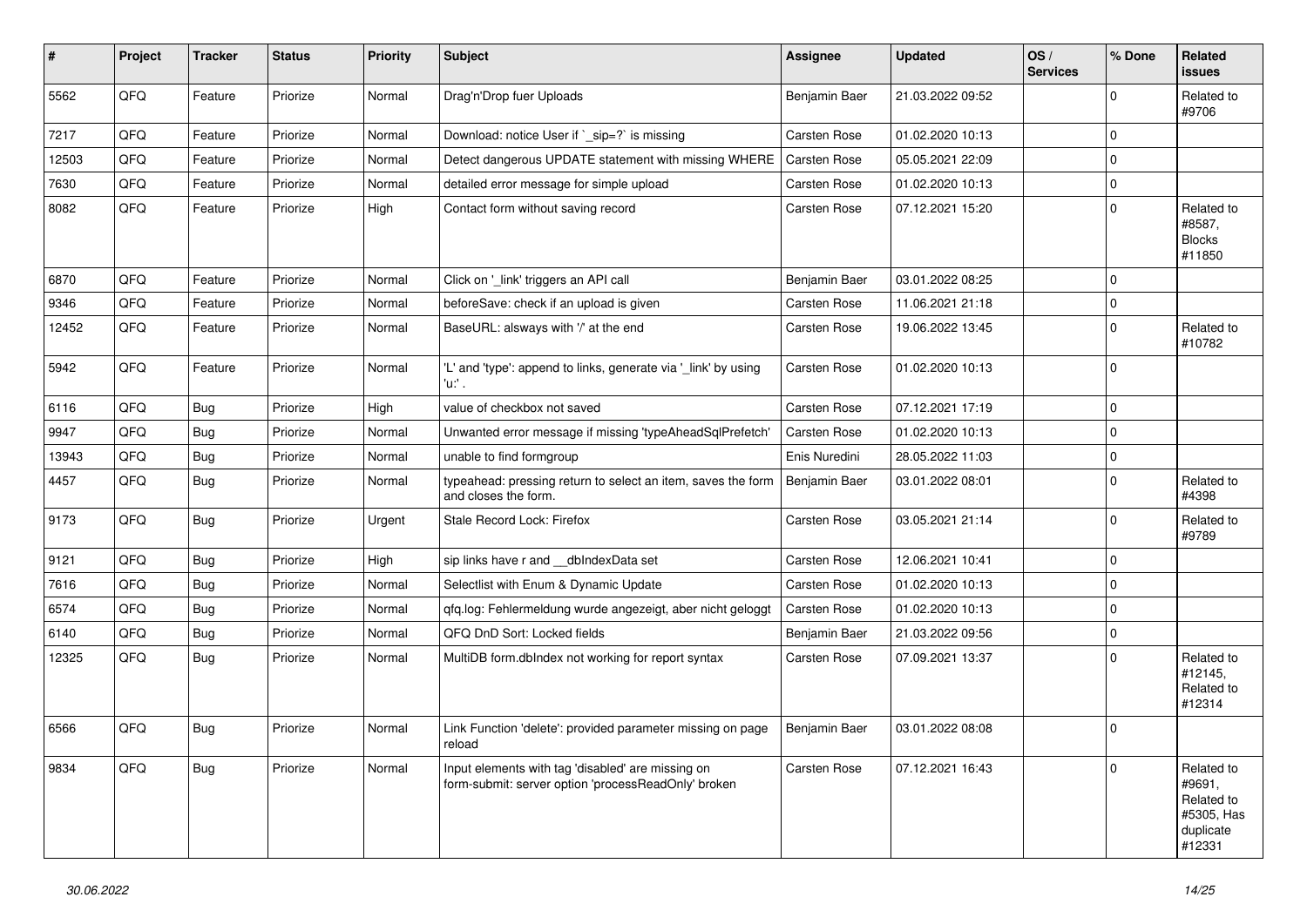| $\vert$ # | Project | <b>Tracker</b> | <b>Status</b> | <b>Priority</b> | <b>Subject</b>                                                                                      | Assignee            | <b>Updated</b>   | OS/<br><b>Services</b> | % Done      | Related<br><b>issues</b>                                                                                                                                              |
|-----------|---------|----------------|---------------|-----------------|-----------------------------------------------------------------------------------------------------|---------------------|------------------|------------------------|-------------|-----------------------------------------------------------------------------------------------------------------------------------------------------------------------|
| 14283     | QFQ     | <b>Bug</b>     | Priorize      | Normal          | HEIC / HEIF convert doesn't trigger                                                                 | Carsten Rose        | 19.06.2022 16:37 |                        | $\mathbf 0$ |                                                                                                                                                                       |
| 9534      | QFQ     | Bug            | Priorize      | Urgent          | FE.type=upload: 'Unknown Mode: ID"                                                                  | <b>Carsten Rose</b> | 03.05.2021 21:14 |                        | 0           | Related to<br>#9532                                                                                                                                                   |
| 8037      | QFQ     | <b>Bug</b>     | Priorize      | Normal          | FE.type=upload (advanced mode): {{slaveId:V}} missing<br>during dynamic update                      | Carsten Rose        | 01.02.2020 10:13 |                        | $\mathbf 0$ |                                                                                                                                                                       |
| 7656      | QFQ     | Bug            | Priorize      | Normal          | FE with required, 'pattern' and 'extraButtonLock': always<br>complain about missing value           | <b>Carsten Rose</b> | 01.02.2020 10:13 |                        | $\mathbf 0$ |                                                                                                                                                                       |
| 9862      | QFQ     | Bug            | Priorize      | Normal          | Failed writing to sql mail qfq.log should throw an exception                                        | Carsten Rose        | 01.02.2020 10:13 |                        | 0           |                                                                                                                                                                       |
| 2665      | QFQ     | <b>Bug</b>     | Priorize      | Normal          | Dynamic Update funktioniert nicht, wenn beim<br>entsprechenden FormElement eine size angegeben ist. | Benjamin Baer       | 03.01.2022 08:12 |                        | 30          |                                                                                                                                                                       |
| 9975      | QFQ     | <b>Bug</b>     | Priorize      | Normal          | Dropdown Menu: 'r:3' broken                                                                         | Carsten Rose        | 01.02.2020 10:13 |                        | $\pmb{0}$   |                                                                                                                                                                       |
| 9958      | QFQ     | Bug            | Priorize      | Normal          | Broken subrecord query: no error message                                                            | Carsten Rose        | 05.02.2021 15:15 |                        | $\pmb{0}$   |                                                                                                                                                                       |
| 3782      | QFQ     | Bug            | Priorize      | Normal          | Bei fehlerhafter Eingabe (z.B. Datum) sollte das erwartete<br>Format angezeigt werden               | Carsten Rose        | 01.02.2020 10:13 |                        | 0           |                                                                                                                                                                       |
| 7602      | QFQ     | Feature        | ToDo          | High            | Multi Select: with checkboxes                                                                       | Benjamin Baer       | 22.03.2022 09:07 |                        | $\pmb{0}$   |                                                                                                                                                                       |
| 12262     | QFQ     | Feature        | ToDo          | Normal          | Form buttons on top: more customable                                                                | Enis Nuredini       | 17.06.2022 10:44 |                        | $\Omega$    | Related to<br>#13945, Has<br>duplicate<br>#4046, Has<br>duplicate<br>#10080                                                                                           |
| 14320     | QFQ     | Feature        | ToDo          | Normal          | Allow specific HTML Tags and Attributes: general, TinyMCE                                           | Enis Nuredini       | 17.06.2022 10:44 |                        | $\mathbf 0$ | Related to<br>#12664,<br>Related to<br>#12039,<br>Related to<br>#11702,<br>Related to<br>#7239,<br>Related to<br>#3708,<br>Related to<br>#3646,<br>Related to<br>#880 |
| 13899     | QFQ     | <b>Bug</b>     | ToDo          | Normal          | Selenium: zum laufen bringen                                                                        | Enis Nuredini       | 25.03.2022 10:24 |                        | $\mathbf 0$ |                                                                                                                                                                       |
| 12395     | QFQ     | <b>Bug</b>     | ToDo          | High            | QFQ Function: Result two times shown                                                                | <b>Carsten Rose</b> | 18.02.2022 08:59 |                        | $\mathbf 0$ |                                                                                                                                                                       |
| 12463     | QFQ     | <b>Bug</b>     | ToDo          | High            | QFQ Function: 'function' and 'sql' on same level - output of<br>sal is shown two times.             | Carsten Rose        | 15.12.2021 16:31 |                        | $\mathbf 0$ |                                                                                                                                                                       |
| 14303     | QFQ     | <b>Bug</b>     | ToDo          | Normal          | datetime broken with picker                                                                         | Enis Nuredini       | 17.06.2022 09:02 |                        | $\mathbf 0$ | Related to<br>#12630                                                                                                                                                  |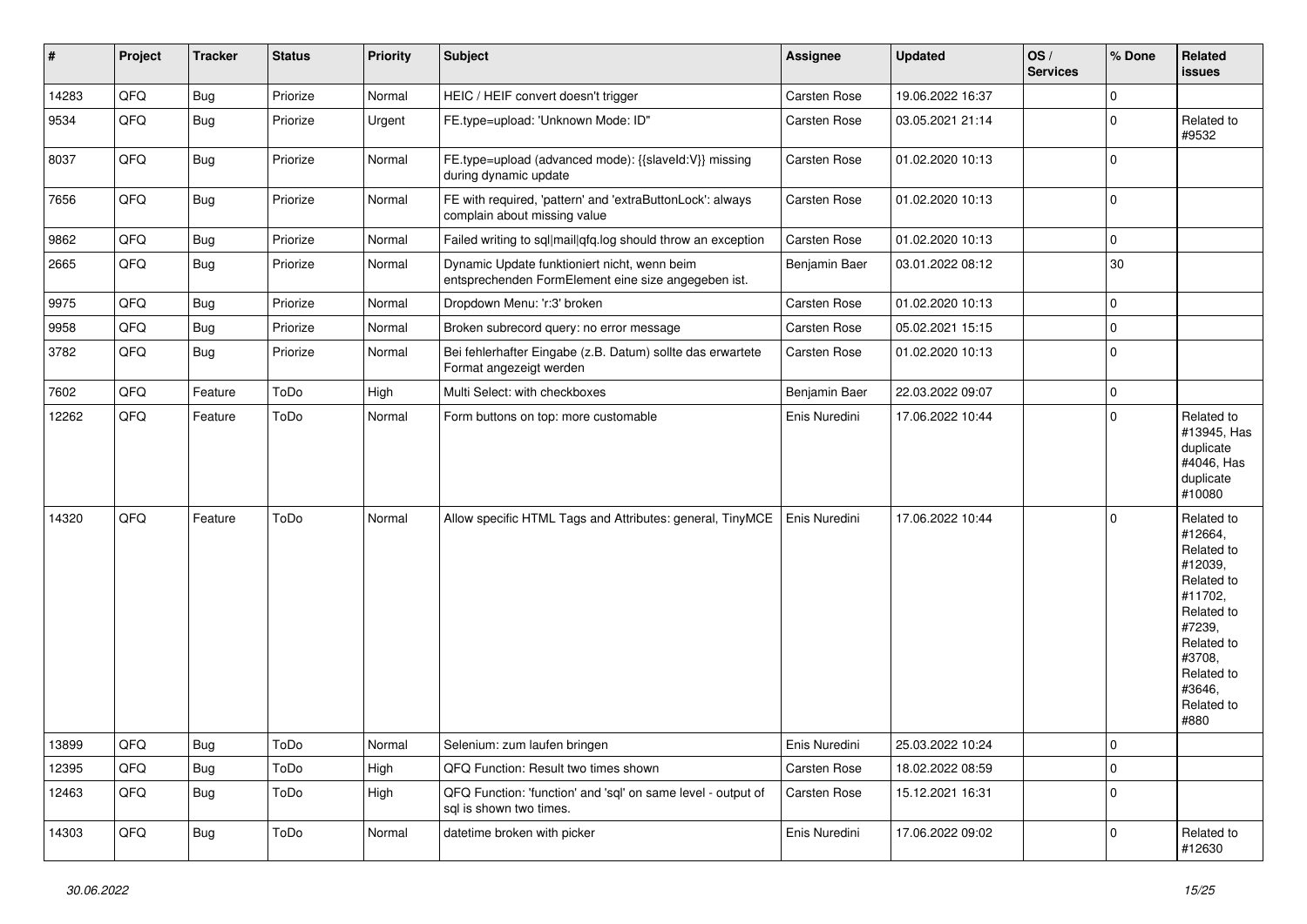| #     | Project | <b>Tracker</b> | <b>Status</b> | <b>Priority</b> | <b>Subject</b>                                   | <b>Assignee</b>     | <b>Updated</b>   | OS/<br><b>Services</b> | % Done      | Related<br>issues                                                      |
|-------|---------|----------------|---------------|-----------------|--------------------------------------------------|---------------------|------------------|------------------------|-------------|------------------------------------------------------------------------|
| 10793 | QFQ     | Feature        | In Progress   | Normal          | <b>Update NPM Packages</b>                       | Carsten Rose        | 07.09.2021 13:25 |                        | 30          |                                                                        |
| 12440 | QFQ     | Feature        | In Progress   | Normal          | Typo3 V10 upgrade (durchfuehren und testen)      | <b>Carsten Rose</b> | 21.03.2022 09:53 |                        | 50          | Related to<br>#12357,<br>Related to<br>#12067,<br>Related to<br>#10661 |
| 12439 | QFQ     | Feature        | In Progress   | Normal          | TinyMCE Paste from Word & Character Count/Limit  | <b>Carsten Rose</b> | 05.05.2021 22:15 |                        | 0           |                                                                        |
| 11076 | QFQ     | Feature        | In Progress   | Normal          | SELECT  AS _websocket                            | <b>Carsten Rose</b> | 30.08.2020 17:49 |                        | $\mathbf 0$ |                                                                        |
| 11980 | QFQ     | Feature        | In Progress   | Normal          | protected verzeichnis MUSS geschützt werden      | <b>Carsten Rose</b> | 07.09.2021 13:30 |                        | $\pmb{0}$   |                                                                        |
| 5695  | QFQ     | Feature        | In Progress   | Normal          | Multiform                                        | <b>Carsten Rose</b> | 02.01.2021 18:38 |                        | 0           |                                                                        |
| 13330 | QFQ     | Feature        | In Progress   | Normal          | Multi Form: Upload                               | Carsten Rose        | 07.11.2021 12:40 |                        | 50          | Related to<br>#9706                                                    |
| 10443 | QFQ     | Feature        | In Progress   | Normal          | Konzept_api / _live                              | Carsten Rose        | 07.05.2020 09:39 |                        | $\pmb{0}$   |                                                                        |
| 12630 | QFQ     | Feature        | In Progress   | Normal          | Input: date[time]: min / max values              | Enis Nuredini       | 20.06.2022 18:31 |                        | $\mathbf 0$ | Related to<br>#10096,<br>Related to<br>#14302,<br>Related to<br>#14303 |
| 9517  | QFQ     | Feature        | In Progress   | High            | Input multiple tags with typeahead               | <b>Carsten Rose</b> | 03.05.2021 21:14 |                        | 40          | Related to<br>#10150                                                   |
| 6250  | QFQ     | Feature        | In Progress   | Normal          | Enhance layout: a) Subrecord, b) Subrecord-Title | Carsten Rose        | 01.02.2020 23:22 |                        | 0           | Related to<br>#5391                                                    |
| 4194  | QFQ     | Feature        | In Progress   | Normal          | Bootstrap 4 ist jetzt offiziel                   |                     | 03.05.2021 20:47 |                        | $\mathbf 0$ | Related to<br>#10114                                                   |
| 10661 | QFQ     | Bug            | In Progress   | Normal          | Typo3 Warnungen                                  | Carsten Rose        | 07.09.2021 13:23 |                        | 0           | Related to<br>#12440                                                   |
| 14323 | QFQ     | <b>Bug</b>     | In Progress   | Normal          | Report: render=both single - no impact           | Carsten Rose        | 19.06.2022 18:31 |                        | $\mathbf 0$ |                                                                        |
| 9789  | QFQ     | Bug            | In Progress   | High            | Record Lock: release to early on 'leave page'    | <b>Carsten Rose</b> | 10.01.2022 09:25 |                        | 100         | Related to<br>#10081,<br>Related to<br>#9173,<br>Related to<br>#8702   |
| 12508 | QFQ     | <b>Bug</b>     | In Progress   | High            | qfq Form: sendMail                               | Karin Niffeler      | 19.03.2022 17:48 |                        | 0           |                                                                        |
| 14175 | QFQ     | <b>Bug</b>     | In Progress   | Normal          | Opening a form with no QFQ Session cookie fails  | <b>Carsten Rose</b> | 03.06.2022 10:40 |                        | $\mathbf 0$ |                                                                        |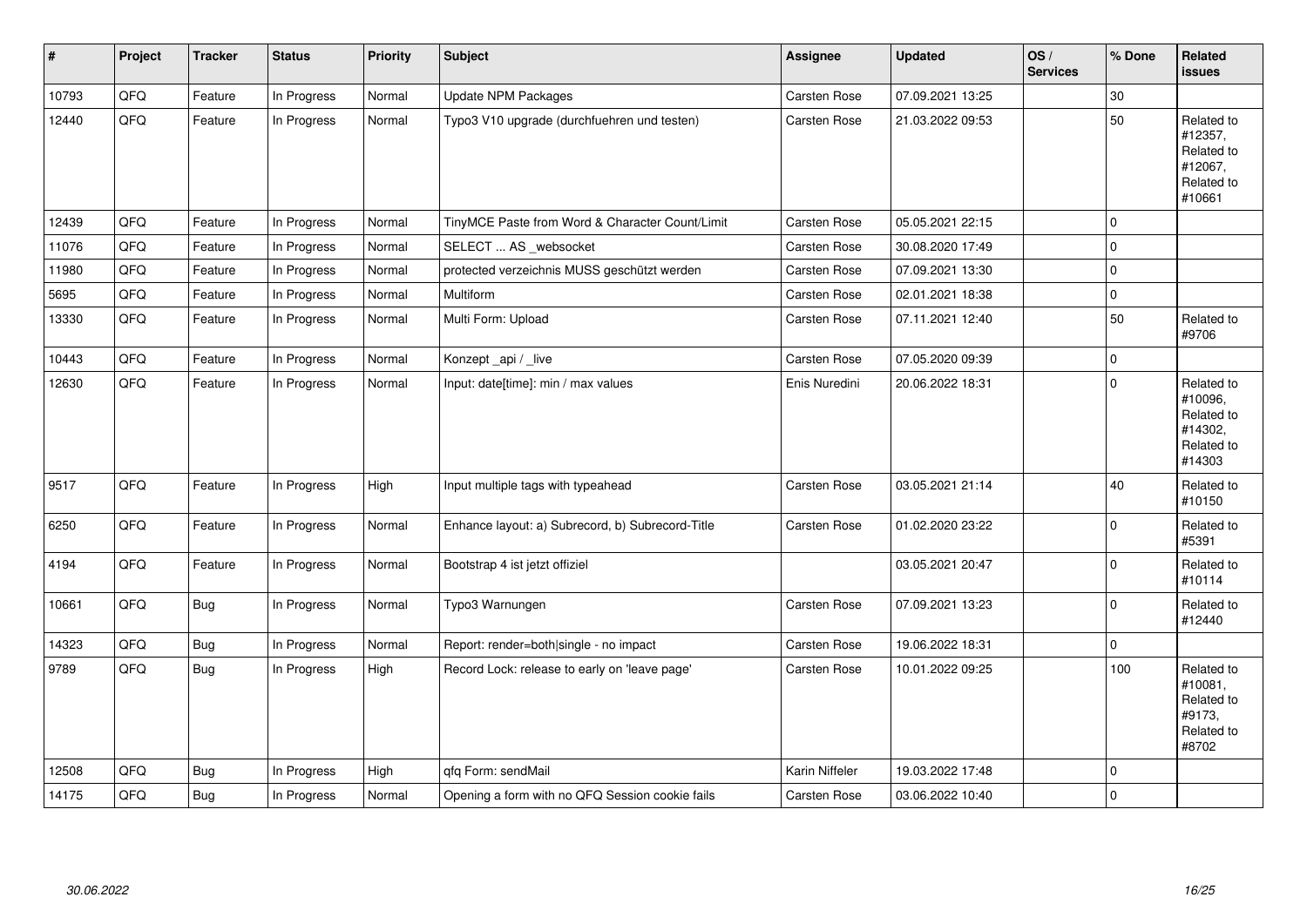| #     | Project | <b>Tracker</b> | <b>Status</b>              | <b>Priority</b> | <b>Subject</b>                                                                                            | <b>Assignee</b>     | <b>Updated</b>   | OS/<br><b>Services</b> | % Done      | Related<br><b>issues</b>                                                                                                       |
|-------|---------|----------------|----------------------------|-----------------|-----------------------------------------------------------------------------------------------------------|---------------------|------------------|------------------------|-------------|--------------------------------------------------------------------------------------------------------------------------------|
| 11517 | QFQ     | <b>Bug</b>     | In Progress                | Normal          | extraButtonInfo Broken for multiple FormElements                                                          | Carsten Rose        | 12.05.2022 13:12 |                        | $\Omega$    | Related to<br>#7890.<br>Related to<br>#3811, Has<br>duplicate<br>#10905, Has<br>duplicate<br>#10553, Has<br>duplicate<br>#6779 |
| 9691  | QFQ     | Bug            | In Progress                | Normal          | Checkbox: dynamic update > readonly                                                                       | Carsten Rose        | 01.02.2020 23:22 |                        | 50          | Related to<br>#9834                                                                                                            |
| 13566 | QFQ     | Feature        | Ready to sync<br>(develop) | Normal          | Delete config-example.qfq.php file                                                                        | Carsten Rose        | 23.12.2021 09:25 |                        | $\mathbf 0$ |                                                                                                                                |
| 5894  | QFQ     | Feature        | Feedback                   | Normal          | Typeahead in Report: show/hide rows dynamically                                                           | Carsten Rose        | 18.02.2022 08:50 |                        | $\mathbf 0$ | Related to<br>#5893.<br>Related to<br>#5885                                                                                    |
| 10782 | QFQ     | Feature        | Feedback                   | Normal          | Tiny MCE: Image Upload                                                                                    | Enis Nuredini       | 16.05.2022 23:16 |                        | 0           | Related to<br>#12452                                                                                                           |
| 12584 | QFQ     | Feature        | Feedback                   | Normal          | T3 v10 migration script: replace alias-patterns (v11)                                                     | <b>Carsten Rose</b> | 28.05.2022 11:12 |                        | 100         |                                                                                                                                |
| 9052  | QFQ     | Feature        | Feedback                   | High            | Report: CodeMirror with SQL Syntax Highlight in FE                                                        | Enis Nuredini       | 08.06.2022 10:25 |                        | 0           |                                                                                                                                |
| 10124 | QFQ     | Feature        | Feedback                   | Normal          | gfg AAI-Login                                                                                             | Karin Niffeler      | 07.05.2020 09:36 |                        | 0           |                                                                                                                                |
| 9548  | QFQ     | Feature        | Feedback                   | High            | FormElement: Pattern mismatch - optional report only on<br>focus lost                                     | Benjamin Baer       | 03.05.2021 21:14 |                        | $\mathbf 0$ |                                                                                                                                |
| 13572 | QFQ     | Feature        | Feedback                   | Normal          | Form Load: misleading error message on trying to load non<br>existent primary record                      | Enis Nuredini       | 16.05.2022 23:16 |                        | 100         |                                                                                                                                |
| 9535  | QFQ     | <b>Bug</b>     | Feedback                   | Normal          | Report:  AS '_vertical' - column to wide - vertical >> rot45,<br>rot90                                    | Benjamin Baer       | 01.02.2020 15:56 |                        | $\mathbf 0$ |                                                                                                                                |
| 11347 | QFQ     | <b>Bug</b>     | Feedback                   | Normal          | If Bedingungen funktionieren nicht korrekt                                                                | Christoph Fuchs     | 21.03.2021 20:37 |                        | 0           |                                                                                                                                |
| 9898  | QFQ     | <b>Bug</b>     | Feedback                   | Normal          | Formular trotz Timeout gespeichert                                                                        | Benjamin Baer       | 01.02.2020 15:56 |                        | 0           |                                                                                                                                |
| 8316  | QFQ     | <b>Bug</b>     | Feedback                   | Normal          | Documentation/Behaviour for Nested Queries and<br>Record-Store confusing                                  | Nicola Chiapolini   | 20.11.2019 09:14 |                        | $\Omega$    |                                                                                                                                |
| 13767 | QFQ     | Bug            | Feedback                   | Normal          | date/time-picker: required shows up/down button orange                                                    | Enis Nuredini       | 16.05.2022 23:16 |                        | $\mathbf 0$ |                                                                                                                                |
| 12546 | QFQ     | <b>Bug</b>     | Feedback                   | Normal          | Branch 'Development' - Unit Tests mit dirty workaround<br>angepasst                                       | Carsten Rose        | 19.03.2022 17:48 |                        | $\mathbf 0$ |                                                                                                                                |
| 11630 | QFQ     | Bug            | Feedback                   | High            | Bitte check ob CALL() in 20.11.0 noch so funktioniert wie in<br>20.4.1                                    | Enis Nuredini       | 28.05.2022 13:45 |                        | $\pmb{0}$   | Related to<br>#11325                                                                                                           |
| 4349  | QFQ     | Feature        | Some day<br>maybe          | Normal          | link download: downloaded external URL to<br>deliver/concatenate - check mimetipe and handle it correctly | Carsten Rose        | 11.12.2019 16:02 |                        | $\mathbf 0$ |                                                                                                                                |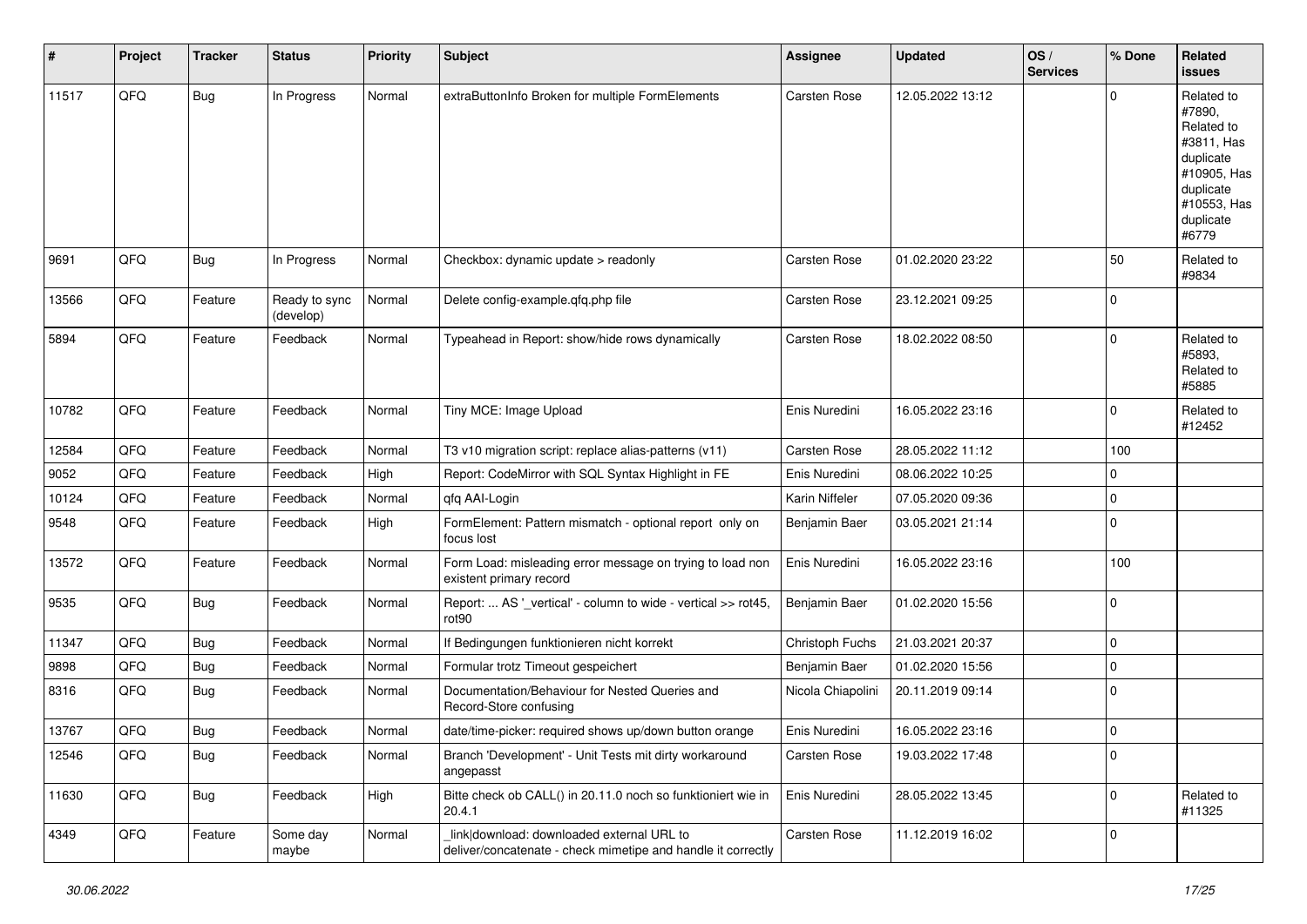| #     | Project | <b>Tracker</b> | <b>Status</b>     | <b>Priority</b> | <b>Subject</b>                                                                                | <b>Assignee</b>     | <b>Updated</b>   | OS/<br><b>Services</b> | % Done         | <b>Related</b><br><b>issues</b>             |
|-------|---------|----------------|-------------------|-----------------|-----------------------------------------------------------------------------------------------|---------------------|------------------|------------------------|----------------|---------------------------------------------|
| 4606  | QFQ     | Feature        | Some day<br>maybe | Normal          | link: qualifier to render bootstrap button                                                    | <b>Carsten Rose</b> | 01.02.2020 23:19 |                        | $\mathbf 0$    |                                             |
| 4343  | QFQ     | Feature        | Some day<br>maybe | Normal          | Link: Classifier to add 'attributes'                                                          | <b>Carsten Rose</b> | 01.02.2020 23:20 |                        | $\mathbf 0$    | Related to<br>#14077                        |
| 5342  | QFQ     | Feature        | Some day<br>maybe | Normal          | link - with HTML Attributes                                                                   |                     | 01.02.2020 23:20 |                        | $\mathbf 0$    | Related to<br>#14077                        |
| 3285  | QFQ     | Feature        | Some day<br>maybe | Normal          | Zeichenlimit pro Feld: textarea / editor                                                      | Carsten Rose        | 11.12.2019 16:02 |                        | $\mathbf 0$    |                                             |
| 3677  | QFQ     | Feature        | Some day<br>maybe | Normal          | wkhtmltopdf: FE User access prohibited, if client IP changes<br>\$TYPO3 CONF VARS[FE][locklP] | Carsten Rose        | 11.12.2019 16:02 |                        | $\mathbf 0$    |                                             |
| 5665  | QFQ     | Feature        | Some day<br>maybe | Normal          | Versuch das '{{!' nicht mehr noetig ist.                                                      | <b>Carsten Rose</b> | 01.02.2020 23:20 |                        | $\mathbf 0$    | Related to<br>#7432,<br>Related to<br>#7434 |
| 4652  | QFQ     | Feature        | Some day<br>maybe | Normal          | UZH CD: Weiterleitung auf benutzerdefinierte 403/404 Seite                                    | Carsten Rose        | 01.02.2020 23:20 |                        | $\mathbf 0$    |                                             |
| 3332  | QFQ     | Feature        | Some day<br>maybe | Normal          | Uploads: Thumbnails, Details zum hochgeladenen File                                           | <b>Carsten Rose</b> | 11.12.2019 16:02 |                        | $\Omega$       | Related to<br>#3264,<br>Related to<br>#5333 |
| 6704  | QFQ     | Feature        | Some day<br>maybe | Normal          | Upload Mode: Bilder in Notizen rechts sollen aktuellen<br>Upload repräsentieren.              |                     | 01.02.2020 23:19 |                        | $\mathbf 0$    | Related to<br>#3264                         |
| 4197  | QFQ     | Feature        | Some day<br>maybe | Normal          | Unit Test fuer JSON Stream von QuickFormQuery.php ><br>doForm()                               | Carsten Rose        | 11.12.2019 16:03 |                        | $\mathbf 0$    |                                             |
| 10116 | QFQ     | Feature        | Some day<br>maybe | Normal          | TypeAhead: Tag - show inside 'input' element                                                  | Carsten Rose        | 16.09.2021 15:09 |                        | $\mathbf 0$    |                                             |
| 5805  | QFQ     | Feature        | Some day<br>maybe | Normal          | TypeAHead SQL value instead of key stored                                                     |                     | 01.02.2020 23:19 |                        | $\mathbf 0$    | Related to<br>#5444                         |
| 5895  | QFQ     | Feature        | Some day<br>maybe | Normal          | Tutorial: List of all QFQ Features                                                            |                     | 01.02.2020 23:19 |                        | $\mathbf 0$    |                                             |
| 9704  | QFQ     | Feature        | Some day<br>maybe | Normal          | Thumbnails Generieren beim Splitten von PDF Files                                             | <b>Carsten Rose</b> | 11.12.2019 16:01 |                        | $\mathbf 0$    |                                             |
| 5452  | QFQ     | Feature        | Some day<br>maybe | Normal          | Thumbnails from PDF: bad quality                                                              |                     | 01.02.2020 23:20 |                        | $\mathbf 0$    |                                             |
| 4757  | QFQ     | Feature        | Some day<br>maybe | Normal          | Test subrecord: download links ok? Links ok?                                                  | Carsten Rose        | 01.02.2020 23:20 |                        | $\overline{0}$ |                                             |
| 8056  | QFQ     | Feature        | Some day<br>maybe | Normal          | Termin Organisation (Reservation)                                                             |                     | 01.02.2020 23:19 |                        | $\mathbf 0$    | Related to<br>#8658                         |
| 4816  | QFQ     | Feature        | Some day<br>maybe | Normal          | Templates for QFQ Reports (Tables, Radios, )                                                  |                     | 01.02.2020 23:20 |                        | $\mathbf 0$    |                                             |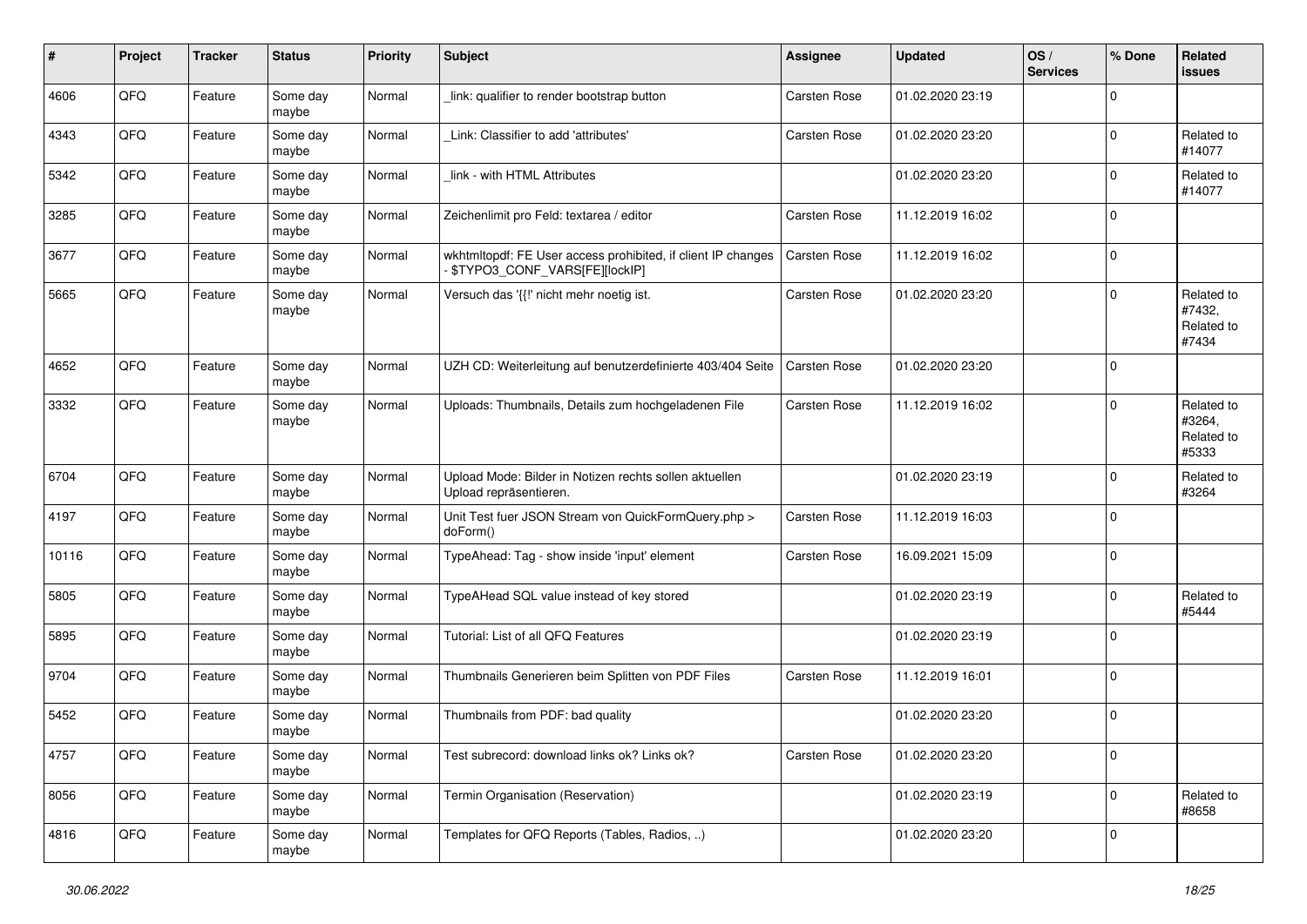| #     | Project | <b>Tracker</b> | <b>Status</b>     | <b>Priority</b> | <b>Subject</b>                                                                                 | Assignee            | <b>Updated</b>   | OS/<br><b>Services</b> | % Done       | Related<br><b>issues</b> |
|-------|---------|----------------|-------------------|-----------------|------------------------------------------------------------------------------------------------|---------------------|------------------|------------------------|--------------|--------------------------|
| 3385  | QFQ     | Feature        | Some day<br>maybe | Normal          | templateGroup: insert/update/delete non primary records                                        | Carsten Rose        | 11.12.2019 16:02 |                        | $\Omega$     |                          |
| 4445  | QFQ     | Feature        | Some dav<br>maybe | Normal          | template group: Option to simulate fieldset                                                    |                     | 28.06.2021 14:11 |                        | $\Omega$     |                          |
| 6970  | QFQ     | Feature        | Some day<br>maybe | Normal          | tablesorter: default fuer 'sortReset' aendern von 'Ctrl' zu 'Alt'                              | Benjamin Baer       | 01.02.2020 23:21 |                        | $\mathbf 0$  |                          |
| 9130  | QFQ     | Feature        | Some day<br>maybe | Normal          | tablesorter: Automatic Row numbering / Zeilenummer                                             | Benjamin Baer       | 01.02.2020 23:22 |                        | $\mathbf 0$  |                          |
| 10745 | QFQ     | Feature        | Some day<br>maybe | Normal          | Tablesorter Excel Export                                                                       | Carsten Rose        | 16.09.2021 15:09 |                        | $\mathbf 0$  |                          |
| 4258  | QFQ     | Feature        | Some dav<br>maybe | High            | System Defaults: Forms                                                                         | Carsten Rose        | 03.05.2021 21:14 |                        | $\mathbf{0}$ |                          |
| 3402  | QFQ     | Feature        | Some day<br>maybe | Normal          | Syntax Highlighting via CodeMirror                                                             | <b>Carsten Rose</b> | 11.12.2019 16:02 |                        | 100          | Related to<br>#3207      |
| 4026  | QFQ     | Feature        | Some day<br>maybe | Normal          | sglLog.sgl: log number of FE.id                                                                | Carsten Rose        | 11.12.2019 16:03 |                        | $\mathbf 0$  | Related to<br>#5458      |
| 3941  | QFQ     | Feature        | Some day<br>maybe | Normal          | sqlAfter: es sollten mehrere moeglich sein                                                     | Carsten Rose        | 11.12.2019 16:03 |                        | $\Omega$     | Related to<br>#3942      |
| 4442  | QFQ     | Feature        | Some day<br>maybe | Normal          | Special Column Name: _link - new symbol G (Glyph) to<br>choose any available symbol            |                     | 11.12.2019 16:02 |                        | $\mathbf 0$  |                          |
| 7107  | QFQ     | Feature        | Some day<br>maybe | Normal          | Showcase Registration Tool: Anmeldung / Administration :<br>Liste Anmeldungen / Emaileinaldung | Carsten Rose        | 11.12.2019 16:01 |                        | $\mathbf 0$  |                          |
| 3537  | QFQ     | Feature        | Some day<br>maybe | Low             | SHOW COLUMNS FROM tableName - Extend '{{!'<br>definition                                       | Carsten Rose        | 11.12.2019 16:02 |                        | $\mathbf 0$  |                          |
| 4551  | QFQ     | Feature        | Some day<br>maybe | Normal          | Set 'pills' via dynamicUpdate to show/hide/disabled                                            |                     | 01.02.2020 23:20 |                        | $\Omega$     | Related to<br>#3752      |
| 4956  | QFQ     | Feature        | Some day<br>maybe | Normal          | Sendmail: Benutzerdefinierte Headers                                                           | Carsten Rose        | 11.12.2019 16:02 |                        | $\mathbf 0$  |                          |
| 880   | QFQ     | Feature        | Some day<br>maybe | Urgent          | Security: PHP, SQL Injection, XSS                                                              |                     | 03.05.2021 21:14 |                        | $\Omega$     | Related to<br>#14320     |
| 5428  | QFQ     | Feature        | Some day<br>maybe | Normal          | secure thumbnail: late render on access.                                                       | <b>Carsten Rose</b> | 01.02.2020 23:20 |                        | $\mathbf 0$  |                          |
| 7921  | QFQ     | Feature        | Some day<br>maybe | Normal          | Rest API Export: URL kuerzer machen                                                            |                     | 01.02.2020 23:19 |                        | $\Omega$     |                          |
| 5129  | QFQ     | Feature        | Some day<br>maybe | Normal          | Reports: SQL fuer x Achse und y Achse                                                          |                     | 11.12.2019 16:02 |                        | $\mathbf 0$  |                          |
| 4435  | QFQ     | Feature        | Some day<br>maybe | Normal          | Report: striptags - specify allowed tags                                                       |                     | 01.02.2020 23:20 |                        | $\mathbf 0$  |                          |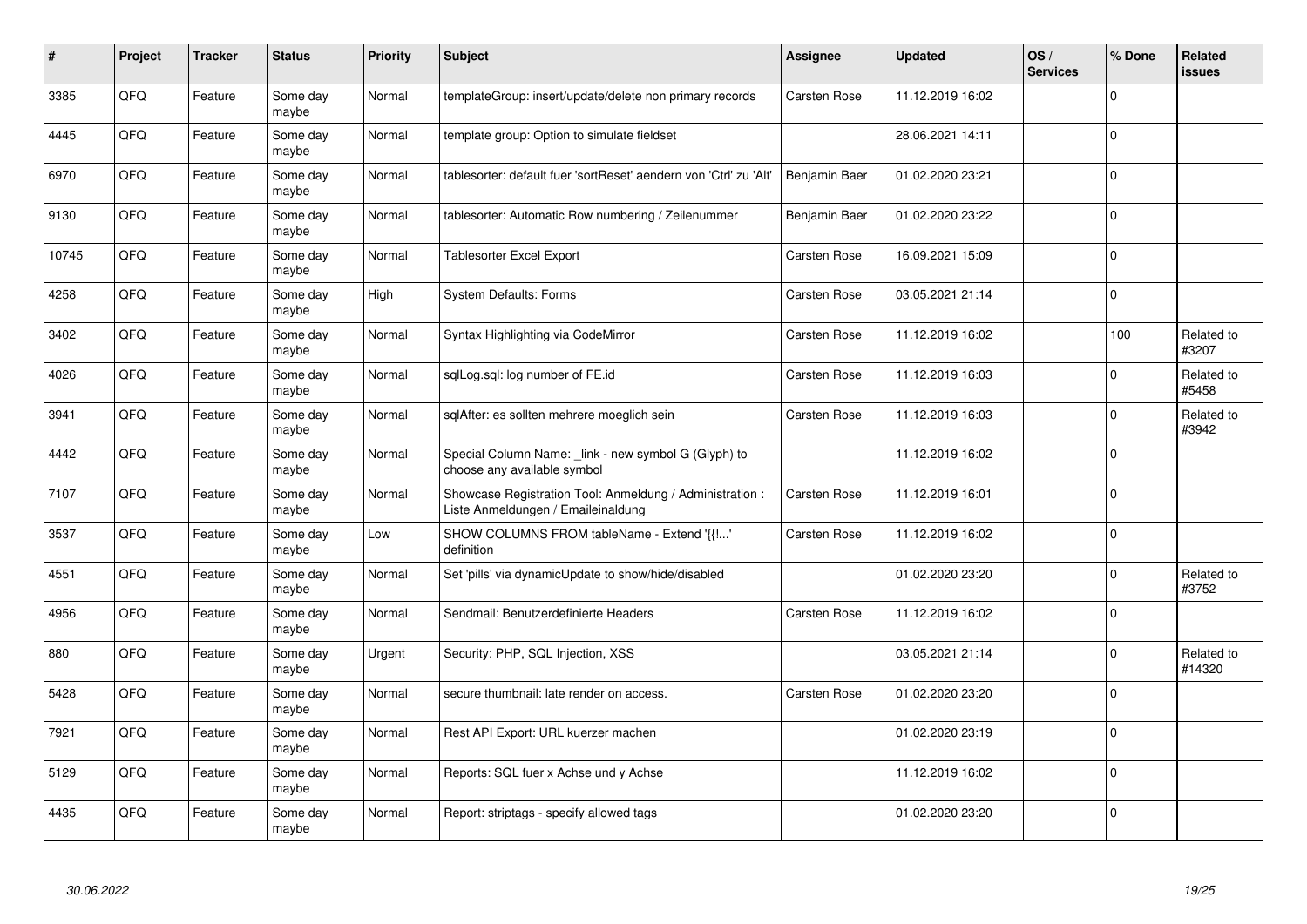| #     | Project | <b>Tracker</b> | <b>Status</b>     | <b>Priority</b> | <b>Subject</b>                                                                                              | <b>Assignee</b>     | <b>Updated</b>   | OS/<br><b>Services</b> | % Done      | Related<br><b>issues</b>                                              |
|-------|---------|----------------|-------------------|-----------------|-------------------------------------------------------------------------------------------------------------|---------------------|------------------|------------------------|-------------|-----------------------------------------------------------------------|
| 3991  | QFQ     | Feature        | Some day<br>maybe | Normal          | report: Columnname '_skipWrap' skips 'fbeg', 'fend'                                                         | Carsten Rose        | 11.12.2019 16:03 |                        | $\mathbf 0$ |                                                                       |
| 3967  | QFQ     | Feature        | Some day<br>maybe | High            | Report: Checkbox, Radio, Dropdown, Input welches ohne<br>Submit funktioniert - 'Inline-Form'                | Carsten Rose        | 03.05.2021 21:14 |                        | $\mathbf 0$ |                                                                       |
| 11323 | QFQ     | Feature        | Some day<br>maybe | Normal          | Report Frontend Editor Modal + Codemirror                                                                   | Carsten Rose        | 16.09.2021 15:10 |                        | $\mathbf 0$ | Related to<br>#11036                                                  |
| 4640  | QFQ     | Feature        | Some day<br>maybe | Normal          | Rename System Forms                                                                                         |                     | 01.02.2020 23:20 |                        | $\mathbf 0$ |                                                                       |
| 12611 | QFQ     | Feature        | Some day<br>maybe | Normal          | Refactoring: Bootstrap with Lazy Loading                                                                    | <b>Carsten Rose</b> | 08.06.2022 10:37 |                        | $\mathbf 0$ | Related to<br>#12490,<br>Related to<br>#10013,<br>Related to<br>#7732 |
| 1623  | QFQ     | Feature        | Some day<br>maybe | Normal          | RealURL                                                                                                     |                     | 11.12.2019 16:03 |                        | 30          |                                                                       |
| 5851  | QFQ     | Feature        | Some day<br>maybe | Normal          | Queue System implementieren: MQTT, RabbitMQ                                                                 |                     | 01.02.2020 23:20 |                        | $\mathbf 0$ | Related to<br>#5715                                                   |
| 8586  | QFQ     | Feature        | Some day<br>maybe | Normal          | QFQ: Enhance Error message for 'record not found'                                                           | Carsten Rose        | 16.09.2021 15:10 |                        | $\mathbf 0$ |                                                                       |
| 5480  | QFQ     | Feature        | Some day<br>maybe | Normal          | QFQ: Dokumentation mit Screenshots versehen                                                                 | <b>Carsten Rose</b> | 01.02.2020 23:20 |                        | $\mathbf 0$ | Related to<br>#9879                                                   |
| 4839  | QFQ     | Feature        | Some day<br>maybe | Normal          | qfq-handle in <head> Abschnitt</head>                                                                       | Carsten Rose        | 11.12.2019 16:02 |                        | $\mathbf 0$ |                                                                       |
| 7108  | QFQ     | Feature        | Some day<br>maybe | Normal          | QFQ Wrap Elements                                                                                           |                     | 11.12.2019 16:01 |                        | $\mathbf 0$ |                                                                       |
| 3692  | QFQ     | Feature        | Some day<br>maybe | Normal          | QFQ Webseite                                                                                                | Benjamin Baer       | 11.12.2019 16:02 |                        | 0           | Related to<br>#5033                                                   |
| 5892  | QFQ     | Feature        | Some day<br>maybe | Normal          | QFQ should use T3 API to manipulate FE GROUP<br>membership                                                  |                     | 01.02.2020 23:20 |                        | $\mathbf 0$ |                                                                       |
| 1635  | QFQ     | Feature        | Some day<br>maybe | Normal          | QFQ Extension content record: weitere Optionen<br>einblenden.                                               | Carsten Rose        | 11.12.2019 16:03 |                        | $\mathbf 0$ |                                                                       |
| 5389  | QFQ     | Feature        | Some day<br>maybe | Normal          | QFQ Design: Multline label / note                                                                           | Benjamin Baer       | 01.02.2020 23:19 |                        | 0           |                                                                       |
| 5160  | QFG     | Feature        | Some day<br>maybe | Normal          | QFQ collaborative / together.js, ShareJS, y-js, collaborative,                                              |                     | 11.12.2019 16:02 |                        | $\mathbf 0$ |                                                                       |
| 1234  | QFQ     | Feature        | Some day<br>maybe | Normal          | QF: Record numbering: Im Grid soll in Spalte 1optional die<br>laufende Nummer der Records angezeigt werden. |                     | 01.02.2020 23:20 |                        | $\pmb{0}$   |                                                                       |
| 955   | QFG     | Feature        | Some day<br>maybe | Normal          | QF: Notizen vor/nach dem Form                                                                               |                     | 01.02.2020 23:20 |                        | $\mathbf 0$ |                                                                       |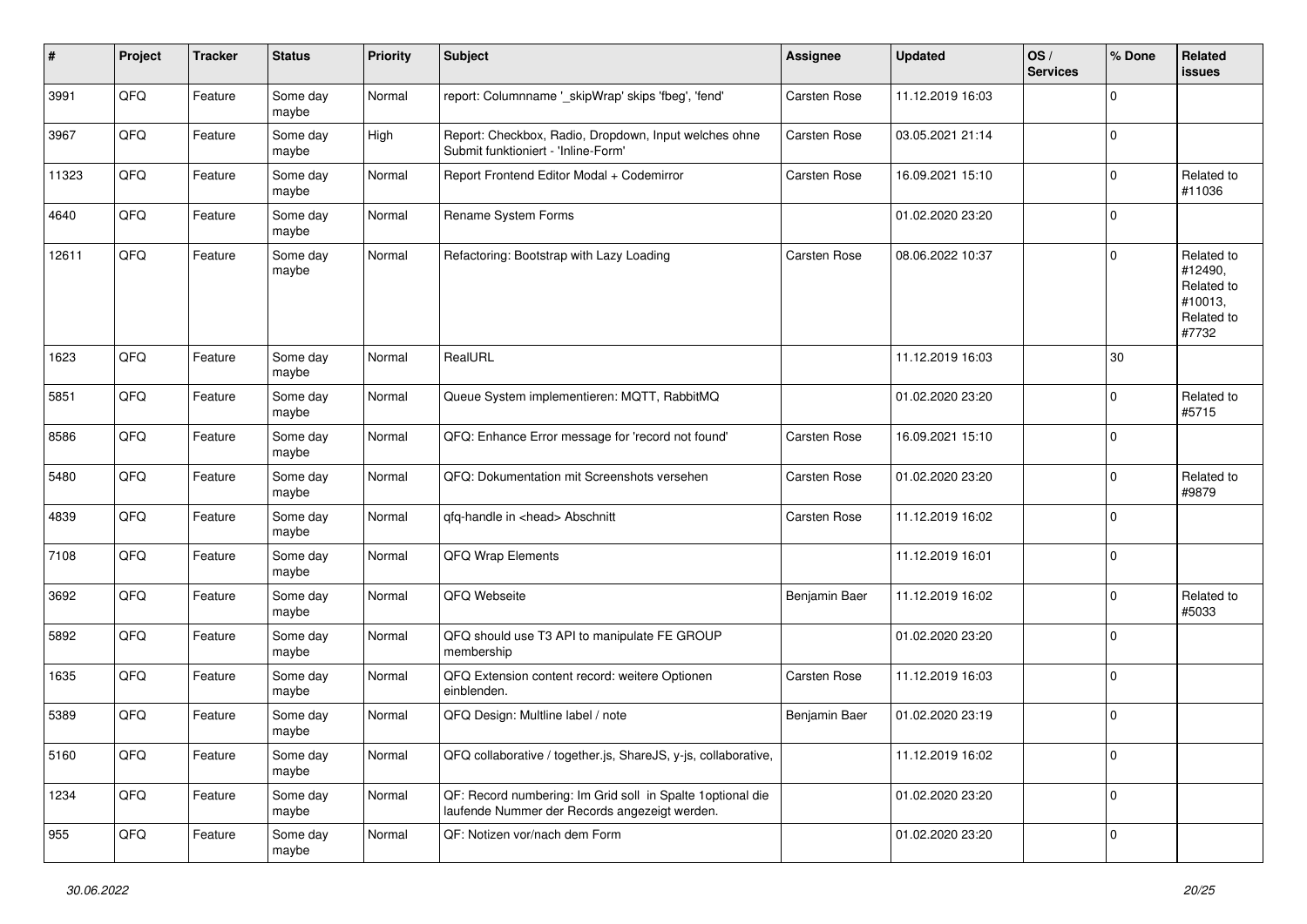| #    | Project | <b>Tracker</b> | <b>Status</b>     | <b>Priority</b> | <b>Subject</b>                                                                    | Assignee            | <b>Updated</b>   | OS/<br><b>Services</b> | % Done       | Related<br><b>issues</b> |
|------|---------|----------------|-------------------|-----------------|-----------------------------------------------------------------------------------|---------------------|------------------|------------------------|--------------|--------------------------|
| 1251 | QFQ     | Feature        | Some day<br>maybe | Normal          | QF: Combo                                                                         |                     | 11.12.2019 16:03 |                        | $\Omega$     |                          |
| 1253 | QFQ     | Feature        | Some day<br>maybe | Normal          | QF: Colorpicker                                                                   |                     | 11.12.2019 16:03 |                        | $\mathbf 0$  |                          |
| 3495 | QFQ     | Feature        | Some day<br>maybe | Normal          | Predifined Parameter werden nicht in '+' (add new record)<br>SIP gerendert.       |                     | 11.12.2019 16:02 |                        | $\mathbf 0$  |                          |
| 7336 | QFQ     | Feature        | Some day<br>maybe | Normal          | PDF Upload: disallow PDFs with specific Meta information                          | Carsten Rose        | 11.12.2019 16:01 |                        | $\Omega$     |                          |
| 8101 | QFQ     | Feature        | Some day<br>maybe | Normal          | Password hash: support further hashing methods                                    | Carsten Rose        | 16.09.2021 15:10 |                        | $\mathbf 0$  |                          |
| 7229 | QFQ     | Feature        | Some day<br>maybe | Normal          | New FormElement.type: Button                                                      |                     | 01.02.2021 12:32 |                        | $\mathbf{0}$ |                          |
| 4446 | QFQ     | Feature        | Some day<br>maybe | Normal          | New FE get same feldContainerId as last modifed FE                                |                     | 01.02.2020 23:20 |                        | $\Omega$     |                          |
| 6084 | QFQ     | Feature        | Some day<br>maybe | Normal          | New escape type: 'D' - convert date                                               |                     | 01.02.2020 23:19 |                        | $\mathbf 0$  |                          |
| 9579 | QFQ     | Feature        | Some day<br>maybe | Normal          | Multiform with Process Row                                                        | Carsten Rose        | 11.12.2019 16:01 |                        | $\pmb{0}$    |                          |
| 4365 | QFQ     | Feature        | Some day<br>maybe | Normal          | Multi Language: new way of config                                                 | Carsten Rose        | 01.02.2020 23:20 |                        | $\pmb{0}$    |                          |
| 3646 | QFQ     | Feature        | Some day<br>maybe | Normal          | Moeglichkeit HTML Tags in Reports auszugeben (zu<br>enkodieren: htmlspecialchars) |                     | 11.12.2019 16:02 |                        | $\Omega$     | Related to<br>#14320     |
| 4626 | QFQ     | Feature        | Some day<br>maybe | Normal          | Mobile View: 'classBody=qfq-form-right' makes no sense                            |                     | 01.02.2020 23:20 |                        | $\mathbf 0$  |                          |
| 4027 | QFQ     | Feature        | Some day<br>maybe | Normal          | Missing: orange 'check' / 'bullet'                                                |                     | 11.12.2019 16:03 |                        | $\mathbf 0$  |                          |
| 7104 | QFQ     | Feature        | Some day<br>maybe | Normal          | Manual: hint about escaping if '\r' appears in mail body                          |                     | 11.12.2019 16:01 |                        | $\Omega$     |                          |
| 4440 | QFQ     | Feature        | Some day<br>maybe | Normal          | Manual.rst: explain how to. expand PHP Session to 4h                              |                     | 11.12.2019 16:02 |                        | $\mathbf 0$  |                          |
| 2084 | QFQ     | Feature        | Some day<br>maybe | Normal          | Mailto mit encryption: Subrecord                                                  | <b>Carsten Rose</b> | 11.12.2019 16:03 |                        | $\mathbf 0$  | Related to<br>#2082      |
| 5455 | QFQ     | Feature        | Some day<br>maybe | Normal          | Mail Redirects grld abhaengig                                                     |                     | 01.02.2020 23:20 |                        | $\Omega$     |                          |
| 4974 | QFQ     | Feature        | Some day<br>maybe | Normal          | Long polling - inform all listening clients of changes                            |                     | 11.12.2019 16:02 |                        | $\mathbf 0$  |                          |
| 5852 | QFQ     | Feature        | Some day<br>maybe | Normal          | Logging: mail.log / sql.log - im FE anzeigen und via AJAX<br>aktualisieren        | Carsten Rose        | 01.02.2020 23:19 |                        | $\mathbf 0$  | Related to<br>#5885      |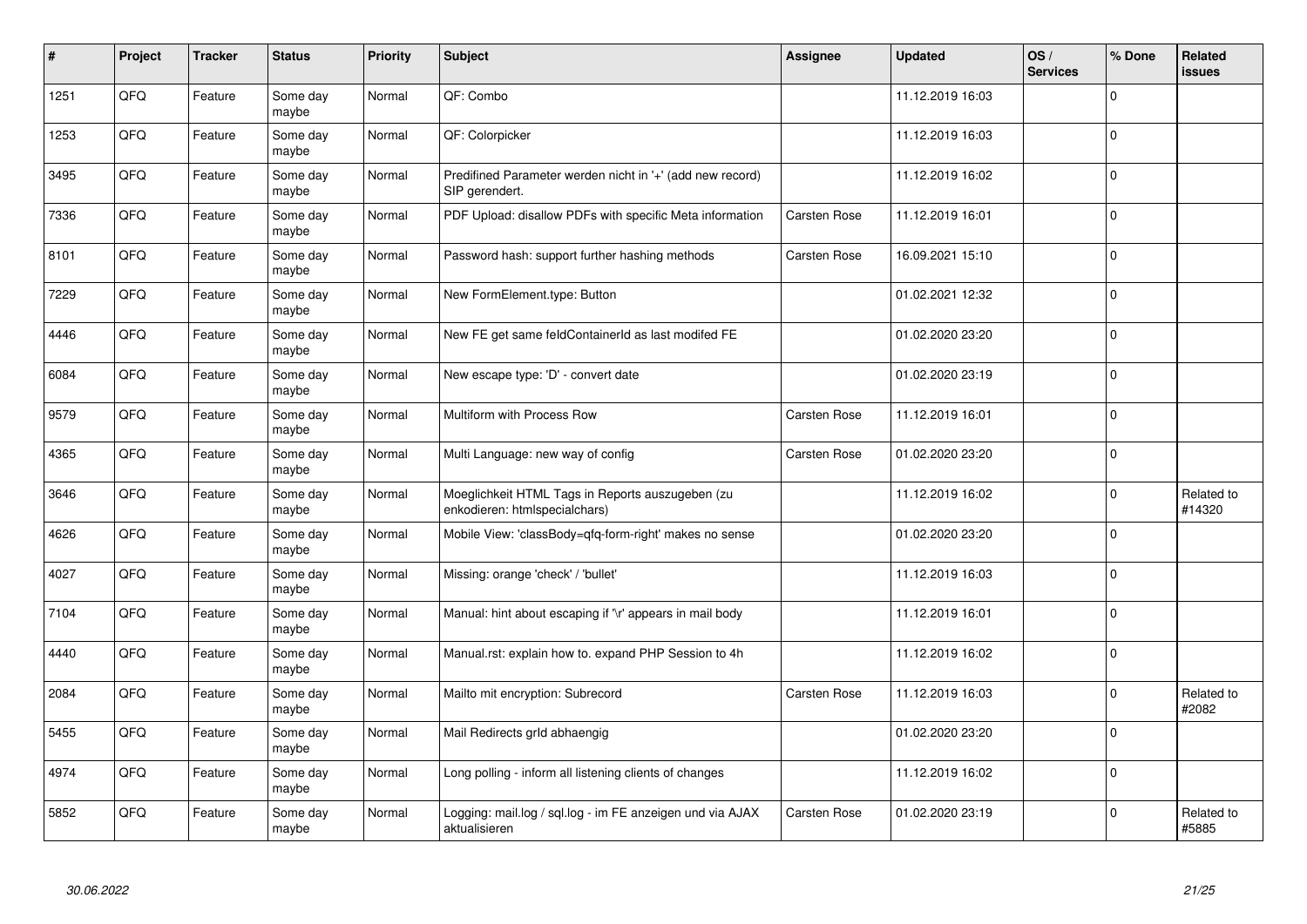| ∦     | Project | <b>Tracker</b> | <b>Status</b>     | <b>Priority</b> | <b>Subject</b>                                                                                                                      | <b>Assignee</b> | Updated          | OS/<br><b>Services</b> | % Done         | Related<br>issues                                                      |
|-------|---------|----------------|-------------------|-----------------|-------------------------------------------------------------------------------------------------------------------------------------|-----------------|------------------|------------------------|----------------|------------------------------------------------------------------------|
| 4439  | QFQ     | Feature        | Some day<br>maybe | Normal          | Log: report all actions fired by an FE Element, incl. the<br>original directive (slaveld, sqllnsert, )                              |                 | 01.02.2020 23:20 |                        | $\Omega$       | Related to<br>#4432,<br>Related to<br>#5458                            |
| 4433  | QFQ     | Feature        | Some day<br>maybe | Normal          | Log when SIP will be destroyed by QFQ for any (security)<br>reason                                                                  |                 | 01.02.2020 23:20 |                        | $\Omega$       | Related to<br>#4432,<br>Related to<br>#5458                            |
| 3617  | QFQ     | Feature        | Some day<br>maybe | Normal          | Load javascripts at bottom                                                                                                          |                 | 11.12.2019 16:02 |                        | $\mathbf 0$    |                                                                        |
| 3457  | QFQ     | Feature        | Some day<br>maybe | Normal          | LDAP: concat multi values to one single entry                                                                                       | Carsten Rose    | 11.12.2019 16:02 |                        | $\mathbf 0$    |                                                                        |
| 1946  | QFQ     | Feature        | Some day<br>maybe | Normal          | Kontrolle ob der ReadOnly Modus bei den<br>Formularelementen korrekt implementiert ist                                              | Carsten Rose    | 11.12.2019 16:03 |                        | $\mathbf 0$    |                                                                        |
| 1510  | QFQ     | Feature        | Some day<br>maybe | Normal          | jquery von google laden, falls das nicht geht lokal                                                                                 |                 | 11.12.2019 16:03 |                        | $\mathbf 0$    |                                                                        |
| 7732  | QFQ     | Feature        | Some day<br>maybe | Normal          | Javascript: Lazy Loading der add on libs                                                                                            | Benjamin Baer   | 08.06.2022 10:38 |                        | $\mathbf 0$    | Related to<br>#12611,<br>Related to<br>#12490,<br>Related to<br>#10013 |
| 4259  | QFQ     | Feature        | Some day<br>maybe | Normal          | Instant trigger a cron job                                                                                                          | Carsten Rose    | 11.12.2019 16:03 |                        | $\mathbf 0$    |                                                                        |
| 11036 | QFQ     | Feature        | Some day<br>maybe | Normal          | inline report editor permissions                                                                                                    | Carsten Rose    | 16.09.2021 15:09 |                        | $\mathbf 0$    | Related to<br>#11323                                                   |
| 2950  | QFQ     | Feature        | Some day<br>maybe | Normal          | Inhalt QFQ Records als File                                                                                                         |                 | 11.12.2019 16:03 |                        | $\mathbf 0$    |                                                                        |
| 7453  | QFQ     | Feature        | Some day<br>maybe | Normal          | import / export forms QFQ                                                                                                           | Carsten Rose    | 16.09.2021 15:10 |                        | $\mathbf 0$    |                                                                        |
| 10095 | QFQ     | Feature        | Some day<br>maybe | Normal          | Generic Gitlab Integration into QFQ                                                                                                 | Carsten Rose    | 16.09.2021 15:10 |                        | $\mathbf 0$    |                                                                        |
| 6515  | QFQ     | Feature        | Some day<br>maybe | Normal          | Formular: Felder dynamisch ein/ausblenden                                                                                           |                 | 11.12.2019 16:02 |                        | $\mathbf 0$    |                                                                        |
| 3350  | QFQ     | Feature        | Some day<br>maybe | Normal          | FormEditor: Hilfetext hinter 'checktype'                                                                                            | Carsten Rose    | 11.12.2019 16:02 |                        | $\overline{0}$ |                                                                        |
| 3877  | QFG     | Feature        | Some day<br>maybe | Normal          | FormEditor: die Felder die aktuell nicht gebraucht werden<br>nur auf readonly/disabled setzen (nicht ausblenden > das<br>irritiert. | Carsten Rose    | 11.12.2019 16:03 |                        | $\mathbf 0$    |                                                                        |
| 7278  | QFG     | Feature        | Some day<br>maybe | Normal          | Form: Wert vordefinieren der immer gesetzt wird                                                                                     |                 | 02.05.2021 09:27 |                        | $\mathbf 0$    |                                                                        |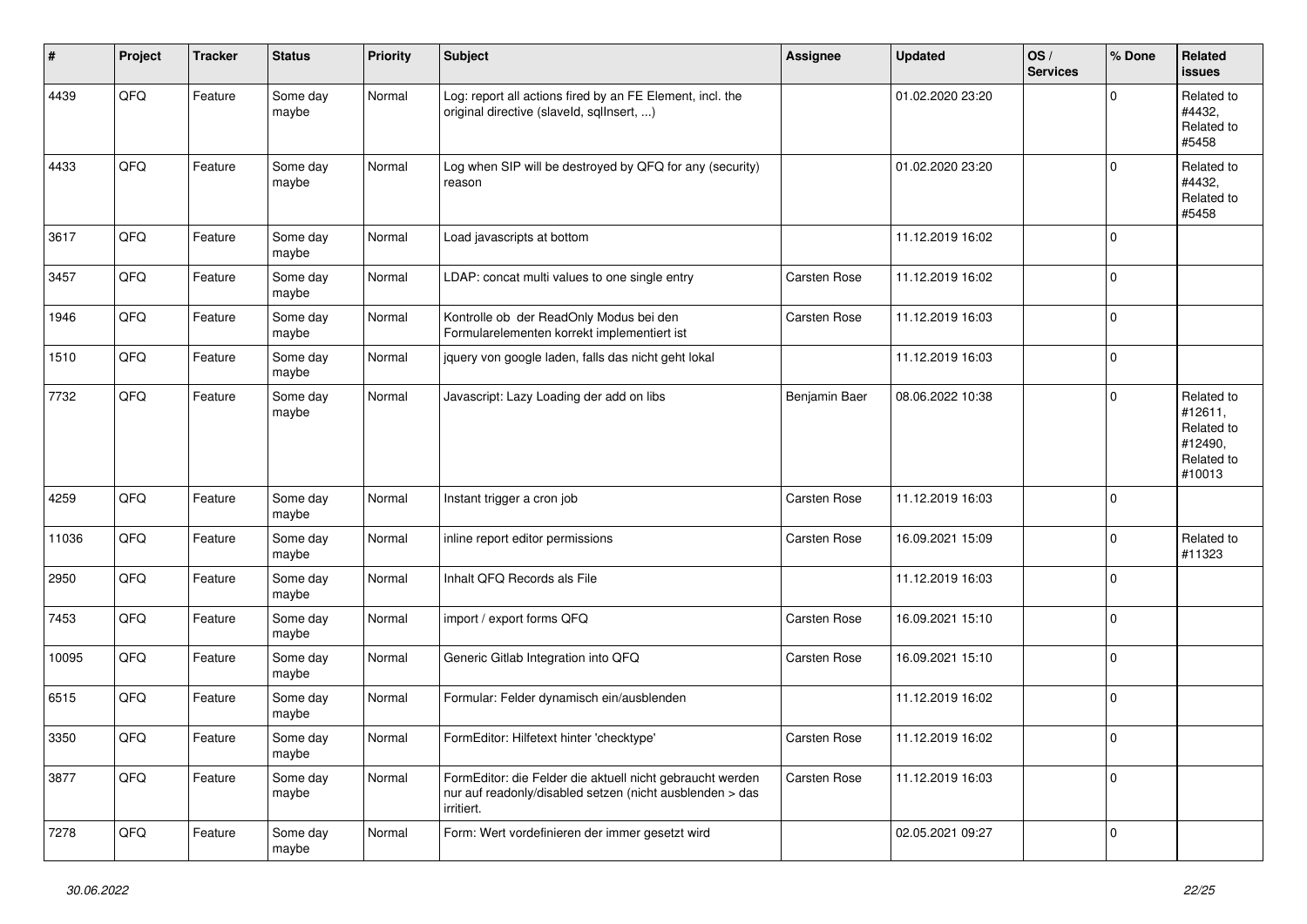| #     | Project | <b>Tracker</b> | <b>Status</b>     | <b>Priority</b> | <b>Subject</b>                                                                                                                                           | <b>Assignee</b>     | <b>Updated</b>   | OS/<br><b>Services</b> | % Done      | Related<br><b>issues</b>                                              |
|-------|---------|----------------|-------------------|-----------------|----------------------------------------------------------------------------------------------------------------------------------------------------------|---------------------|------------------|------------------------|-------------|-----------------------------------------------------------------------|
| 4443  | QFQ     | Feature        | Some day<br>maybe | Normal          | Form: multiple secondary tables                                                                                                                          |                     | 01.02.2020 23:20 |                        | $\mathbf 0$ |                                                                       |
| 3708  | QFQ     | Feature        | Some day<br>maybe | Normal          | Form: input - 'specialchars', 'none'  gewisse tags<br>erlauben, andere verbieten                                                                         | <b>Carsten Rose</b> | 11.12.2019 16:02 |                        | $\mathbf 0$ | Related to<br>#14320                                                  |
| 5983  | QFQ     | Feature        | Some day<br>maybe | Normal          | Form Submit (save & update): normalize date/-time FE                                                                                                     | Carsten Rose        | 01.02.2020 23:19 |                        | $\mathbf 0$ |                                                                       |
| 12315 | QFQ     | Feature        | Some day<br>maybe | Normal          | Form History (Diffs) / Backups                                                                                                                           | Carsten Rose        | 16.09.2021 15:10 |                        | 0           |                                                                       |
| 11322 | QFQ     | Feature        | Some day<br>maybe | Normal          | Form Element JSON - (multiline parameter field)                                                                                                          | Carsten Rose        | 16.09.2021 15:10 |                        | $\mathbf 0$ |                                                                       |
| 3878  | QFQ     | Feature        | Some day<br>maybe | Normal          | Form 'FormElement': Spalte 'name' typeAhead mit<br>Spaltennamen der Primarytable.                                                                        |                     | 11.12.2019 16:03 |                        | $\mathbf 0$ |                                                                       |
| 3879  | QFQ     | Feature        | Some day<br>maybe | Normal          | Form 'FormElement': Beim Feld 'name' rechts in der Notiz<br>einen Link einblenden - a) aktuelle Definition anzeigen, b)<br>Spalte in der Tabelle anlegen |                     | 11.12.2019 16:03 |                        | $\mathbf 0$ |                                                                       |
| 3880  | QFQ     | Feature        | Some day<br>maybe | Normal          | Form 'Form': anlegen einer Tabelle                                                                                                                       |                     | 14.01.2021 10:12 |                        | $\mathbf 0$ |                                                                       |
| 5923  | QFQ     | Feature        | Some day<br>maybe | Normal          | fillStoreSystemBySqlLate                                                                                                                                 |                     | 01.02.2020 23:19 |                        | $\mathbf 0$ |                                                                       |
| 4872  | QFQ     | Feature        | Some day<br>maybe | Normal          | Fields of Typo3 page available in STORE_TYPO3                                                                                                            | Carsten Rose        | 01.02.2020 23:19 |                        | $\mathbf 0$ |                                                                       |
| 4444  | QFQ     | Feature        | Some day<br>maybe | Normal          | FE.type=upload: detect mime type                                                                                                                         |                     | 11.12.2019 16:02 |                        | $\mathbf 0$ | Related to<br>#4303                                                   |
| 10013 | QFQ     | Feature        | Some day<br>maybe | Normal          | FE.typ=editor: CodeMirror                                                                                                                                | Carsten Rose        | 08.06.2022 10:37 |                        | $\Omega$    | Related to<br>#12611,<br>Related to<br>#12490,<br>Related to<br>#7732 |
| 4536  | QFQ     | Feature        | Some day<br>maybe | Normal          | FE upload: problem with delete if mutliple uploads an<br>FE.name="                                                                                       |                     | 01.02.2020 23:20 |                        | 0           |                                                                       |
| 3415  | QFQ     | Feature        | Some day<br>maybe | Normal          | FE Login Box Templatefile                                                                                                                                | Benjamin Baer       | 11.12.2019 16:02 |                        | $\mathbf 0$ |                                                                       |
| 5024  | QFQ     | Feature        | Some day<br>maybe | Normal          | Fabric: Generate PDF with edits                                                                                                                          | Benjamin Baer       | 01.02.2020 23:20 |                        | $\mathbf 0$ | Related to<br>#10704                                                  |
| 6972  | QFQ     | Feature        | Some day<br>maybe | Normal          | Fabric Clipboard / cross browser tab                                                                                                                     | Benjamin Baer       | 01.02.2020 23:21 |                        | $\mathbf 0$ |                                                                       |
| 11217 | QFQ     | Feature        | Some day<br>maybe | Normal          | <b>Extend Script Functionality</b>                                                                                                                       | Carsten Rose        | 16.09.2021 15:10 |                        | $\mathbf 0$ |                                                                       |
| 3900  | QFQ     | Feature        | Some day<br>maybe | Normal          | Extend documentation of 'Copy / Paste'                                                                                                                   | Carsten Rose        | 11.12.2019 16:03 |                        | $\mathbf 0$ | Related to<br>#3899                                                   |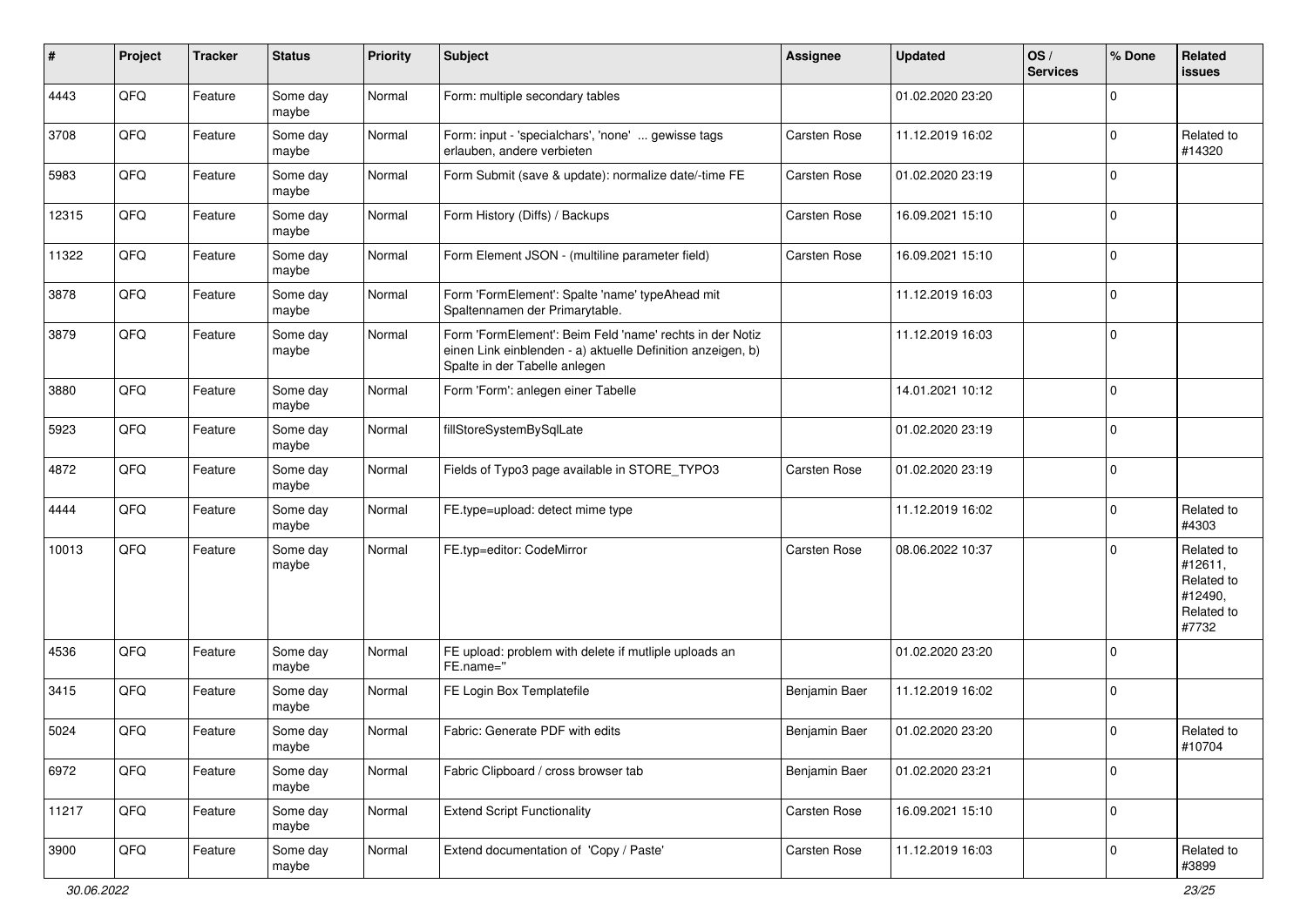| #     | Project | <b>Tracker</b> | <b>Status</b>     | <b>Priority</b> | <b>Subject</b>                                                                                                                                                | Assignee            | <b>Updated</b>   | OS/<br><b>Services</b> | % Done         | <b>Related</b><br><b>issues</b> |
|-------|---------|----------------|-------------------|-----------------|---------------------------------------------------------------------------------------------------------------------------------------------------------------|---------------------|------------------|------------------------|----------------|---------------------------------|
| 4330  | QFQ     | Feature        | Some day<br>maybe | Normal          | Error Message: report missing {{ / }} in sqlUpdate, sqlInsert,<br>sglDelete, sglAfter, sglBefore in FE action elements.                                       | Carsten Rose        | 01.02.2020 23:20 |                        | 0              |                                 |
| 5132  | QFQ     | Feature        | Some dav<br>maybe | Normal          | Error Message sendmail missing attachment: more details                                                                                                       | Carsten Rose        | 01.02.2020 23:19 |                        | 0              |                                 |
| 5579  | QFQ     | Feature        | Some day<br>maybe | Normal          | Enhance Doc / Presentation: variable type 'link column type'                                                                                                  | Carsten Rose        | 01.02.2020 23:19 |                        | $\Omega$       |                                 |
| 5893  | QFQ     | Feature        | Some day<br>maybe | Normal          | Edit on double-click                                                                                                                                          |                     | 01.02.2020 23:19 |                        | $\Omega$       | Related to<br>#5894             |
| 6083  | QFQ     | Feature        | Some day<br>maybe | Normal          | Dynamic Update: Value Check via SQL                                                                                                                           |                     | 11.12.2019 16:02 |                        | $\overline{0}$ |                                 |
| 3216  | QFQ     | Feature        | Some day<br>maybe | Normal          | dynamic update für checkbox label2                                                                                                                            | Carsten Rose        | 11.12.2019 16:03 |                        | 0              | Related to<br>#2081             |
| 4869  | QFQ     | Feature        | Some day<br>maybe | Normal          | Dynamic Update (show, hide, readonly?, required?) for<br><b>Template Group Elements</b>                                                                       | Carsten Rose        | 01.02.2020 23:19 |                        | $\Omega$       | Related to<br>#4865             |
| 2995  | QFQ     | Feature        | Some day<br>maybe | Normal          | Dropdown JQuery Plugin: 'chosen' - Moeglichkeit um Select<br>Listen mehr Funktion zu geben. Kein Bootstrap noetig.                                            | Carsten Rose        | 11.12.2019 16:03 |                        | $\overline{0}$ |                                 |
| 7100  | QFQ     | Feature        | Some day<br>maybe | Normal          | Download: log access, max downloads, time limit                                                                                                               |                     | 01.02.2020 23:19 |                        | $\Omega$       |                                 |
| 3905  | QFQ     | Feature        | Some day<br>maybe | Normal          | Documentation: Best Practice anhand eines Online<br>Bewerbungstools                                                                                           | <b>Carsten Rose</b> | 11.12.2019 16:03 |                        | $\Omega$       |                                 |
| 8894  | QFQ     | Feature        | Some day<br>maybe | Normal          | Documentation Tags Usable in QFQ Application                                                                                                                  | <b>Carsten Rose</b> | 11.12.2019 16:01 |                        | $\mathbf 0$    |                                 |
| 8892  | QFQ     | Feature        | Some day<br>maybe | Normal          | Display and Edit SQL Comments in Form Editor                                                                                                                  | Carsten Rose        | 11.12.2019 16:01 |                        | $\Omega$       |                                 |
| 3458  | QFQ     | Feature        | Some day<br>maybe | Normal          | Display 'Edit Form Element'-Checkbox on form: should<br>depend on FE Group                                                                                    | Carsten Rose        | 11.12.2019 16:02 |                        | $\Omega$       | Related to<br>#3447             |
| 3273  | QFQ     | Feature        | Some day<br>maybe | Low             | Dirty Flag in Form                                                                                                                                            | Carsten Rose        | 11.12.2019 16:02 |                        | $\Omega$       |                                 |
| 5850  | QFQ     | Feature        | Some dav<br>maybe | Normal          | Deployment: In QFQ Doc best practice fuer zeitgemaesses<br>Deployment beschreiben                                                                             |                     | 01.02.2020 23:20 |                        | $\mathbf 0$    |                                 |
| 3331  | QFQ     | Feature        | Some day<br>maybe | Normal          | Default Tooltip fuer _page? Links: mit Form und Record ID                                                                                                     | Carsten Rose        | 11.12.2019 16:02 |                        | $\overline{0}$ |                                 |
| 4627  | QFQ     | Feature        | Some day<br>maybe | Normal          | dbupdate: all tables - check 'create', 'modified' if it is possible<br>to change to default 'CURRENT_TIMESTAMP' and modified<br>'ON UPDATE CURRENT TIMESTAMP' |                     | 01.02.2020 23:20 |                        | $\Omega$       |                                 |
| 6992  | QFQ     | Feature        | Some day<br>maybe | Normal          | DB exception: Syntax Highlight                                                                                                                                |                     | 11.12.2019 16:01 |                        | $\mathbf 0$    | Related to<br>#5450             |
| 12337 | QFQ     | Feature        | Some day<br>maybe | Normal          | Database.php: better caching                                                                                                                                  | Carsten Rose        | 16.09.2021 15:10 |                        | 0              |                                 |